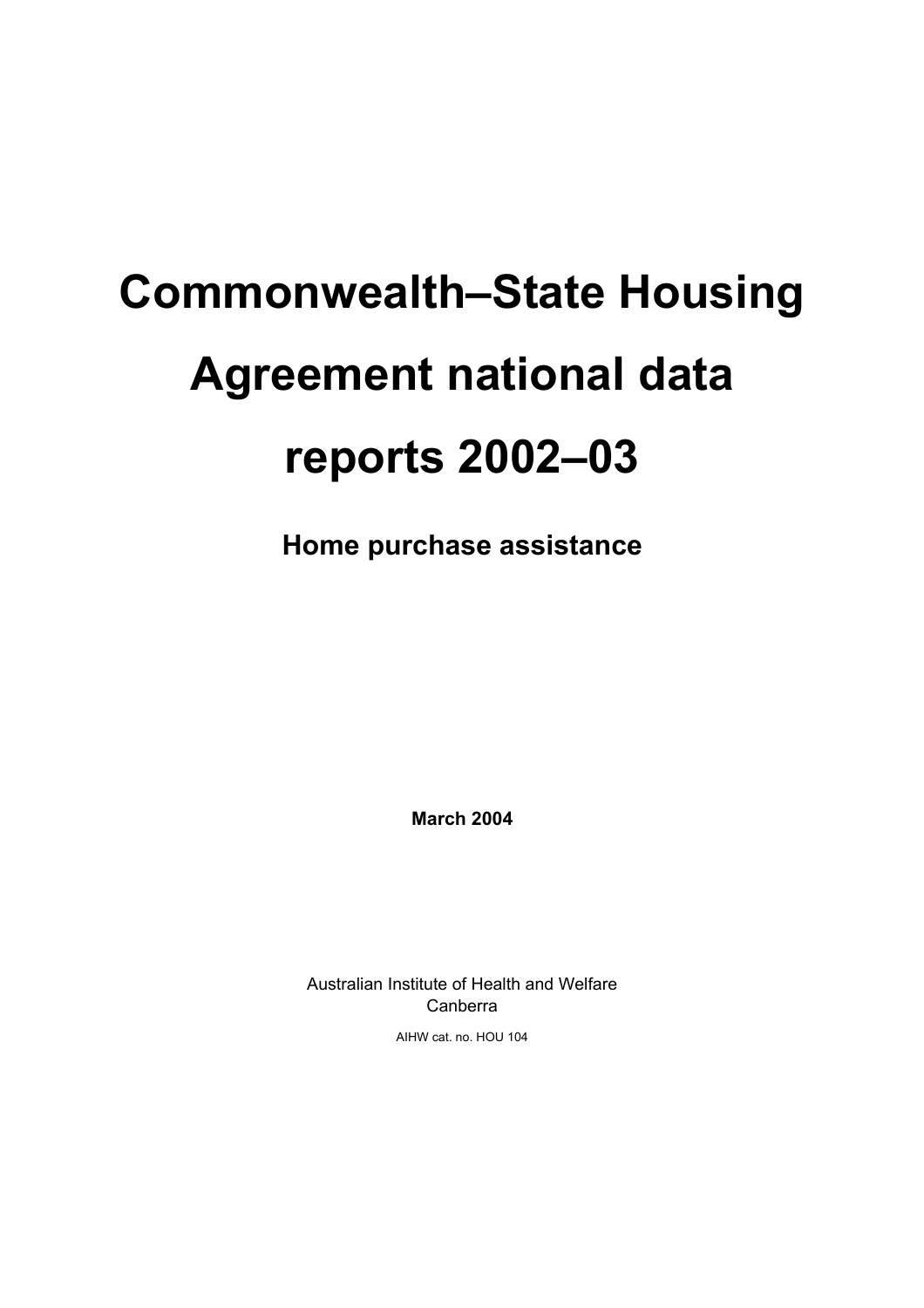#### © Australian Institute of Health and Welfare 2004

This work is copyright. Apart from any use as permitted under the *Copyright Act 1968*, no part may be reproduced without prior written permission from the Australian Institute of Health and Welfare. Requests and enquiries concerning reproduction and rights should be directed to the Head, Media and Publishing, Australian Institute of Health and Welfare, GPO Box 570, Canberra ACT 2601.

A complete list of the Institute's publications is available from the Publications Unit, Australian Institute of Health and Welfare, GPO Box 570, Canberra ACT 2601, or via the Institute's web site (http://www.aihw.gov.au).

ISBN 1 74024 367 6

#### **Suggested citation**

Australian Institute of Health and Welfare 2004. Commonwealth–State Housing Agreement national data reports 2002–03: home purchase assistance. AIHW cat. no. HOU 104. Canberra: AIHW.

#### **Australian Institute of Health and Welfare**

Board Chair Dr Sandra Hacker

Director Dr Richard Madden

Any enquiries about or comments on this publication should be directed to:

Brendan Brady Australian Institute of Health and Welfare GPO Box 570 Canberra ACT 2601 Phone: (02) 6244 1164 Email: brendan.brady@aihw.gov.au

Published by AIHW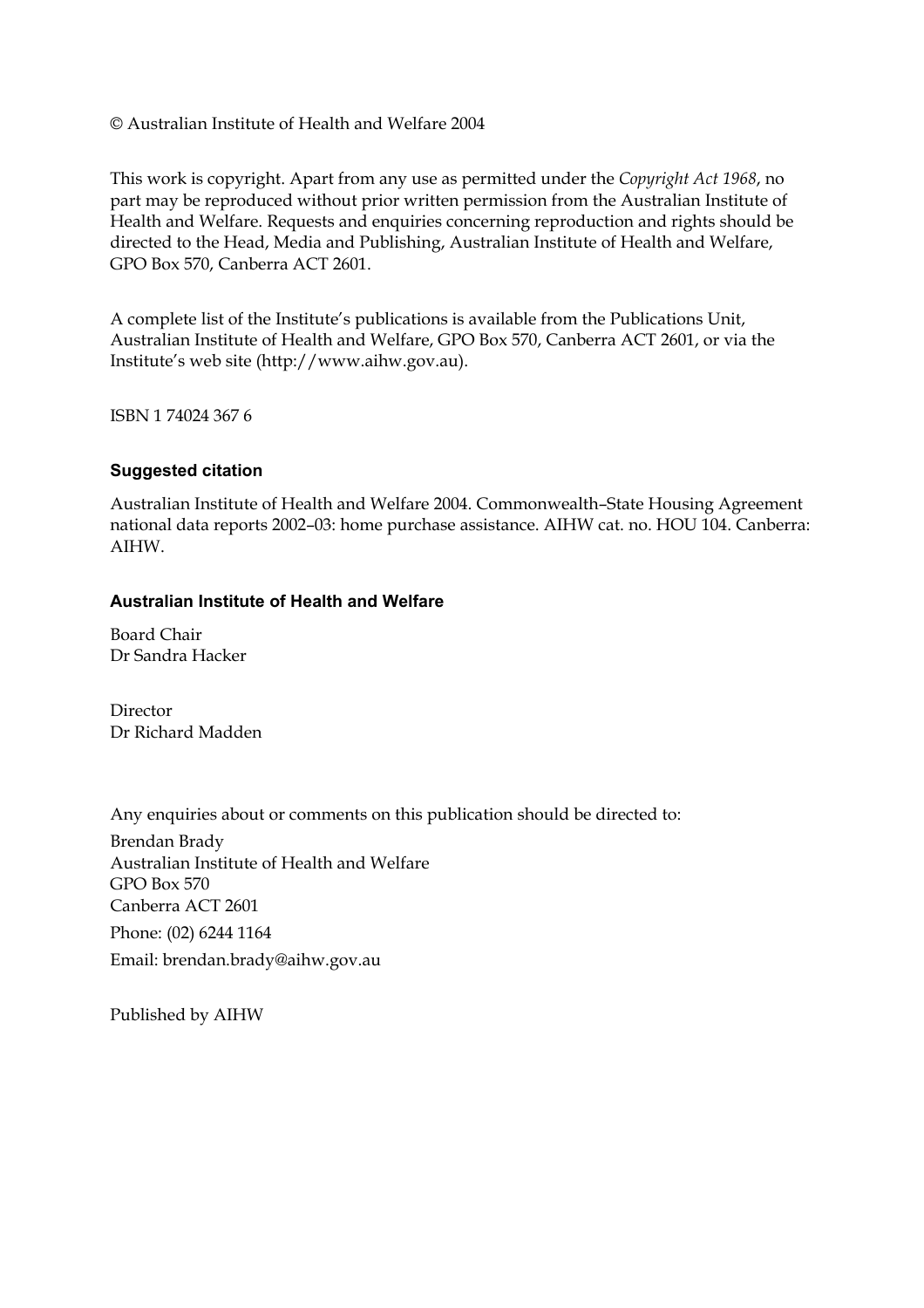# **Contents**

| 5.3.2 Measure 2: Number and value of bad debts and other losses written off 28 |  |
|--------------------------------------------------------------------------------|--|
|                                                                                |  |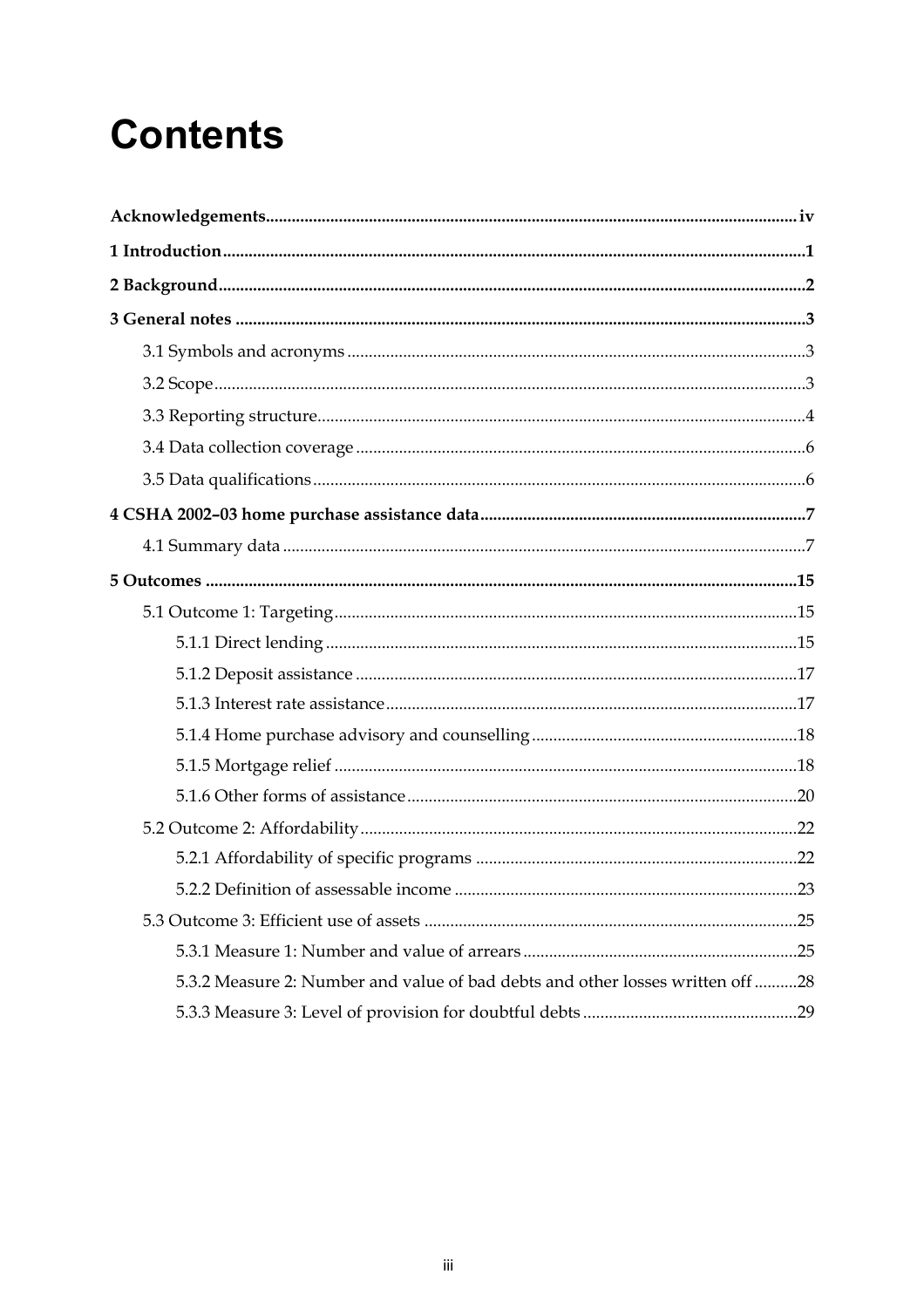# **Acknowledgements**

This report was compiled by the Housing Assistance Unit at the Australian Institute of Health and Welfare. Data were provided under the National Housing Data Agreement, a subsidiary agreement to the 1999 Commonwealth–State Housing Agreement, by all states and territories. The authors would like to thank the National Housing Data Agreement Management Group for their direction in preparing this report, and the National Housing Data Agreement Data Development Committee for their technical input and comments.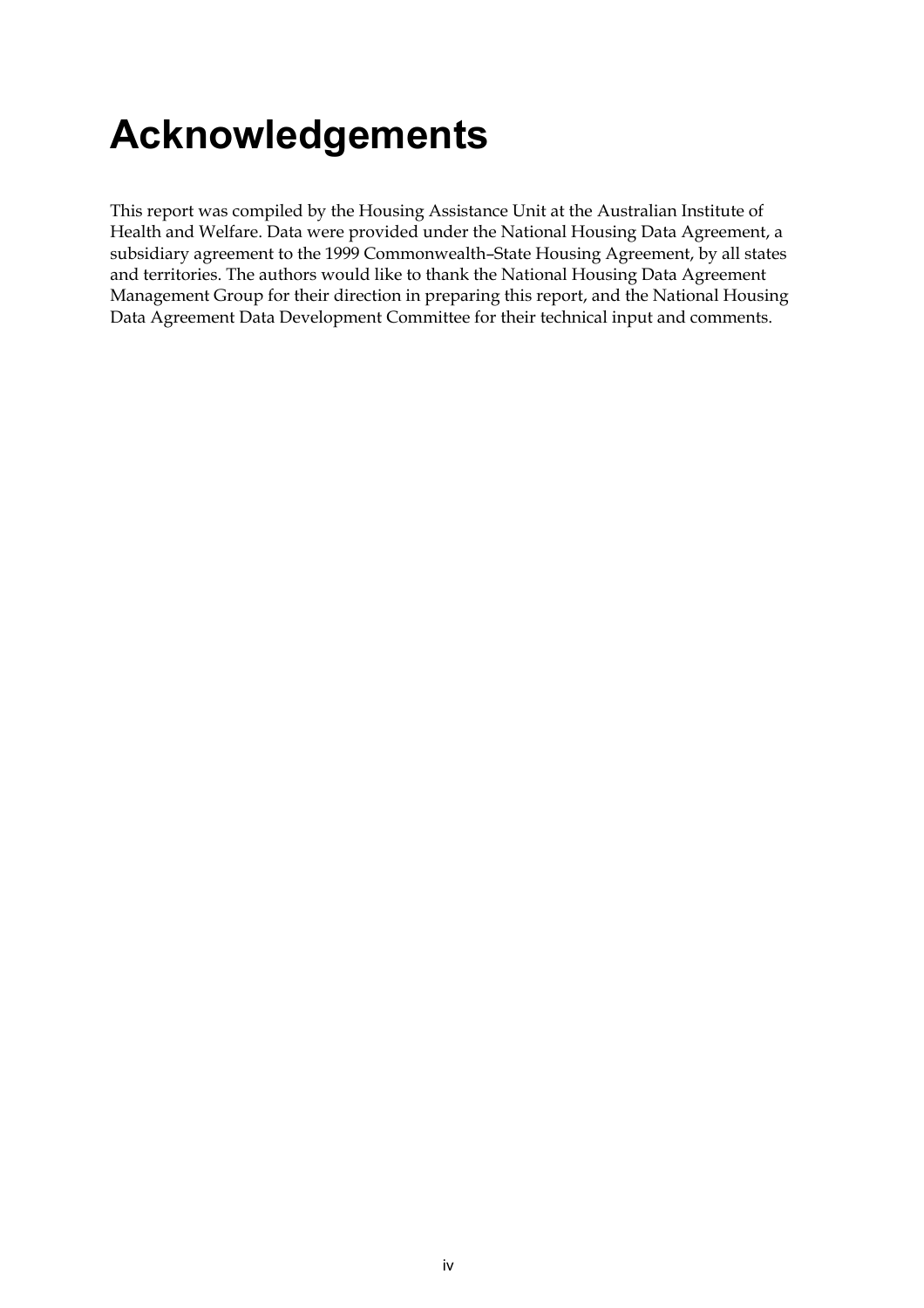# **1 Introduction**

This document is part of a series of documents that report about all forms of housing assistance under the 1999 Commonwealth–State Housing Agreement (CSHA).

These are:

- public rental housing
- community housing
- state and territory owned and managed Indigenous housing
- home purchase assistance
- Crisis Accommodation Program
- private rent assistance.

This document reports on the data collected under the 2002–03 home purchase assistance data collection. The data manual for this collection is available at <http://www.aihw.gov.au/housing/assistance/data\_collections/index.html>.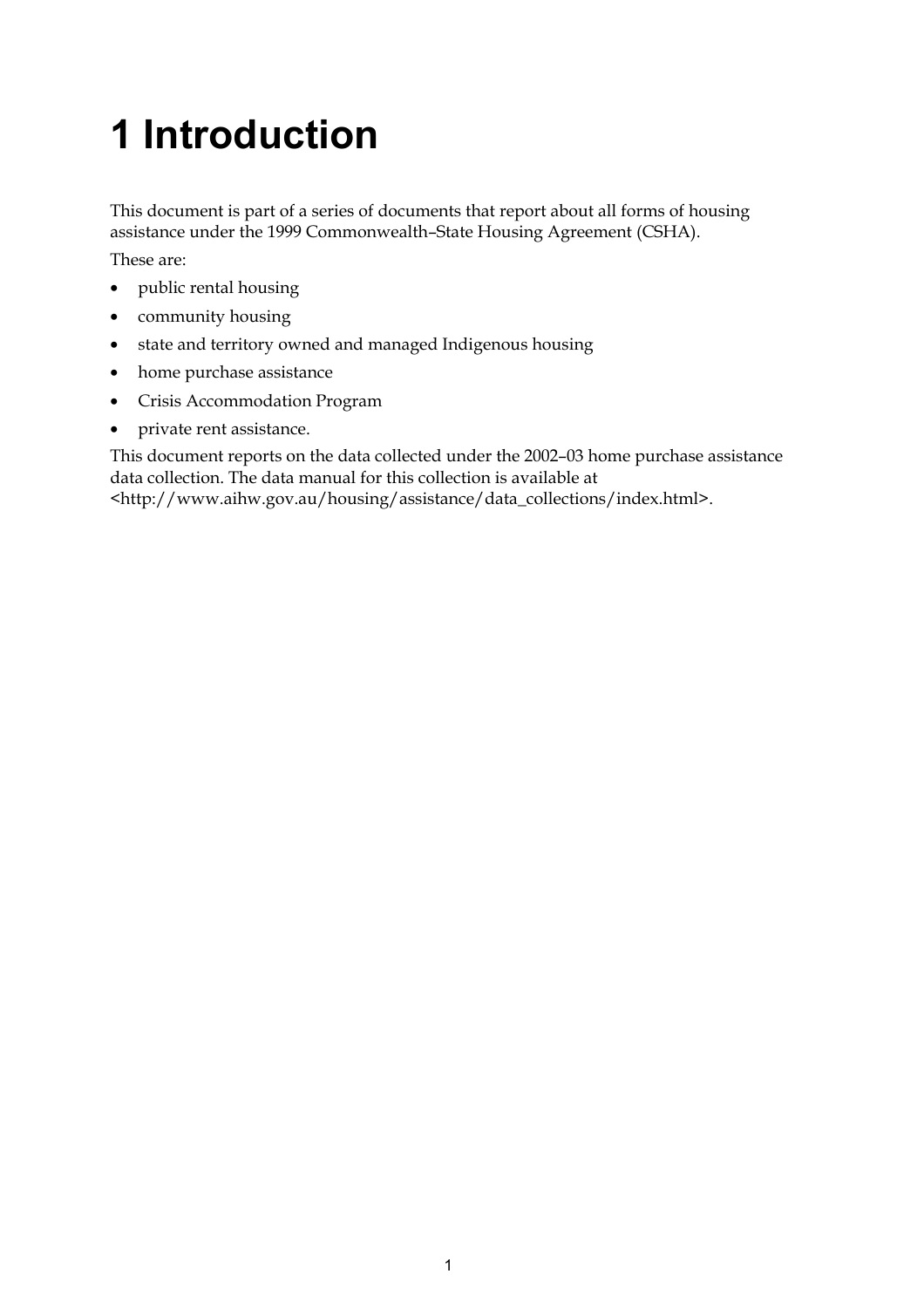# **2 Background**

The 2002–03 home purchase assistance collection was the fourth and final collection to occur under the 1999 CSHA. The 1999 CSHA aims to facilitate access to affordable, appropriate and secure housing for people on low incomes and people with special needs. Under this CSHA a new national performance indicator framework was developed for the public rental housing, state and territory owned and managed Indigenous housing, and community housing 2002–03 data collections.

The 1999 CSHA framework was not applied to the private rent assistance, Crisis Accommodation Program or home purchase assistance collections due to the variations in programs administered by jurisdictions and the phasing out of program types in some jurisdictions. It is anticipated that the National Housing Data Agreement Management Group (NHDAMG) will review the reporting requirements for these collections after the completion of the 2002–03 collections.

The following four specific outcomes under the CSHA apply to home purchase assistance and the first three of these were included in the 2002–03 home purchase assistance data collection:

- targeting of assistance to those in need
- affordability of assistance provided
- customer satisfaction
- efficient use of assets.

This document examines the outcome and descriptor data items collected in the 2002–03 home purchase assistance data collection.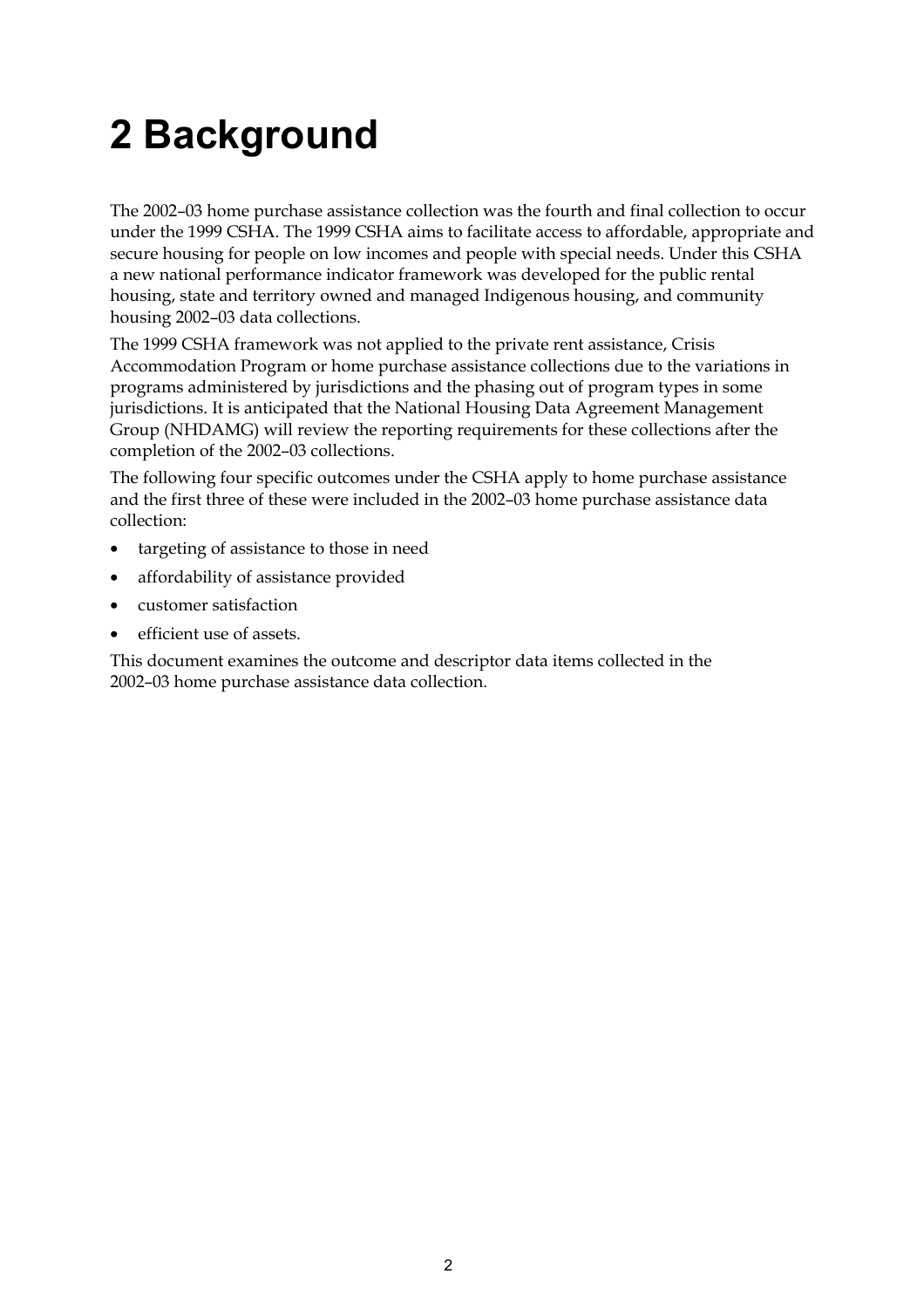# **3 General notes**

This data should be read in conjunction with the home purchase assistance data manual 2002–03 provided at

<http://www.aihw.gov.au/housing/assistance/data\_collections/index.html>.

# **3.1 Symbols and acronyms**

| not applicable                       |
|--------------------------------------|
| not available                        |
| number                               |
| Australian dollars                   |
| thousand                             |
| per cent                             |
| Commonwealth-State Housing Agreement |
| Loan to value ratio                  |
| Return on equity                     |
|                                      |

# **3.2 Scope**

Variation exists between jurisdictions regarding the types of home purchase assistance offered. Table 3.1 outlines the coverage of home purchase assistance programs for each jurisdiction.

|                                           | <b>NSW</b>           | Vic                    | Qld     | <b>WA</b>            | <b>SA</b>     | Tas                  | <b>ACT</b>           | NΤ            |
|-------------------------------------------|----------------------|------------------------|---------|----------------------|---------------|----------------------|----------------------|---------------|
| Direct lending                            | . .                  | current <sup>(a)</sup> | current | current              | current       | current              | $\ddot{\phantom{0}}$ | current       |
| Deposit assistance                        | $\cdot$ .            | $\ddot{\phantom{0}}$   | current | $\ddot{\phantom{0}}$ | $\sim$        | current              | $\sim$               | current       |
| Interest rate assistance                  | $\ddot{\phantom{0}}$ | $\ddot{\phantom{1}}$   | current | current              | current       | $\ddot{\phantom{0}}$ | $\ddot{\phantom{0}}$ | current       |
| Home purchase advisory and<br>counselling | current              | $\cdot$ .              | $\sim$  | current              | $\sim$ $\sim$ | $\cdot$ $\cdot$      | $\sim$ $\sim$        | $\sim$ $\sim$ |
| Mortgage relief                           | current              | current                | current | $\cdot$ $\cdot$      | $\sim$        | $\sim$               | $\sim$ $\sim$        | $\sim$ $\sim$ |
| Other                                     | $\ddot{\phantom{0}}$ | current                | current | current              | $\sim$        | $\sim$ $\sim$        | $\sim$ $\sim$        | $\sim$ $\sim$ |

**Table 3.1: CSHA home purchase assistance 2002–03 programs by jurisdiction** 

(a) On a very limited basis.

*Note:* 'Current' represents programs which are accepting new clients for year ending 30 June 2003 (e.g. where a jurisdiction is phasing out a program and only continuing to service clients until the end of their contractual obligations, these programs are not counted as current).

Some programs offered by jurisdictions may fall under two or more categories. For example, where a jurisdiction provides direct lending to finance the purchase of a dwelling it may also provide all or part of the deposit required to secure the purchase. Where possible, individual elements of home purchase assistance are reported separately in this data collection report.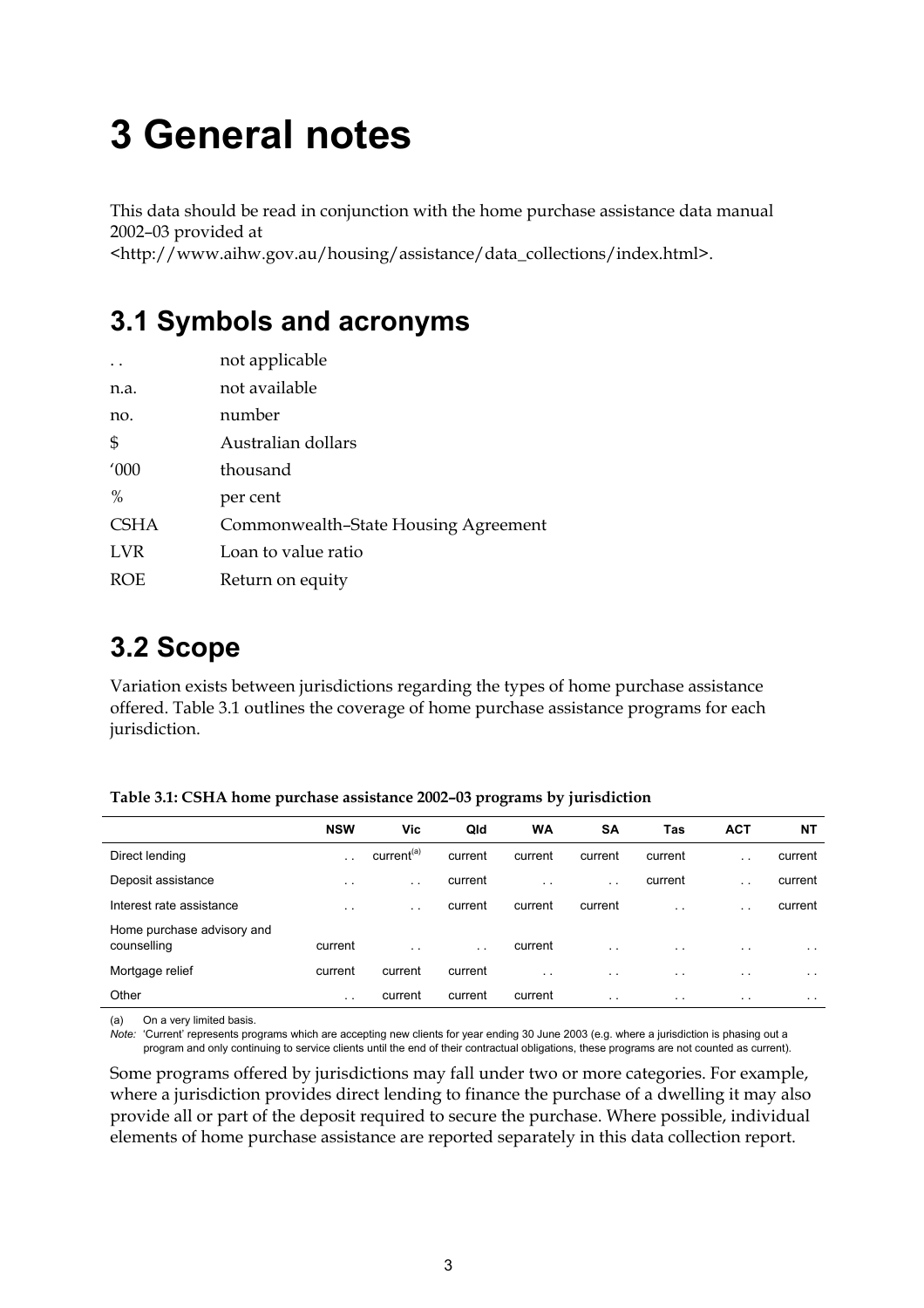# **3.3 Reporting structure**

Some data items have been disaggregated by the following home purchase assistance types:

- direct lending (H1)
- deposit assistance (H2)
- interest rate assistance measures (H3)
- mortgage relief (H4)
- home purchase advisory and counselling services (H5)
- other forms of assistance (H6).

The reporting structure for the home purchase assistance collection allows data for each subprogram to be reported according to the form of assistance provided.

The forms of assistance were defined as:

- **one-off assistance:** assistance that aims to meet a specific event, such as direct lending or deposit assistance for the purchase of a home.
- **ongoing assistance:** assistance that covers a specific length of time, such as interest rate assistance measures for a six-month period.
- **assistance is repayable:** when the client has an obligation to repay, in part or full, the value of assistance provided. The repaying of assistance can be delayed for a period of time (e.g. 12 months after the loan was provided).
- **assistance is non-repayable:** when the client has no obligation to repay any of the value of the assistance provided.

Jurisdictions were required to provide data according to the form of home purchase assistance that was available in their jurisdiction. For example, if deposit assistance was a one-off repayable program, only the data items for this form of assistance have been provided. If deposit assistance was both a one-off repayable and an ongoing repayable program, the relevant data items for each form of assistance have been provided.

The data items collected for each form of assistance are outlined in Figure 3.1.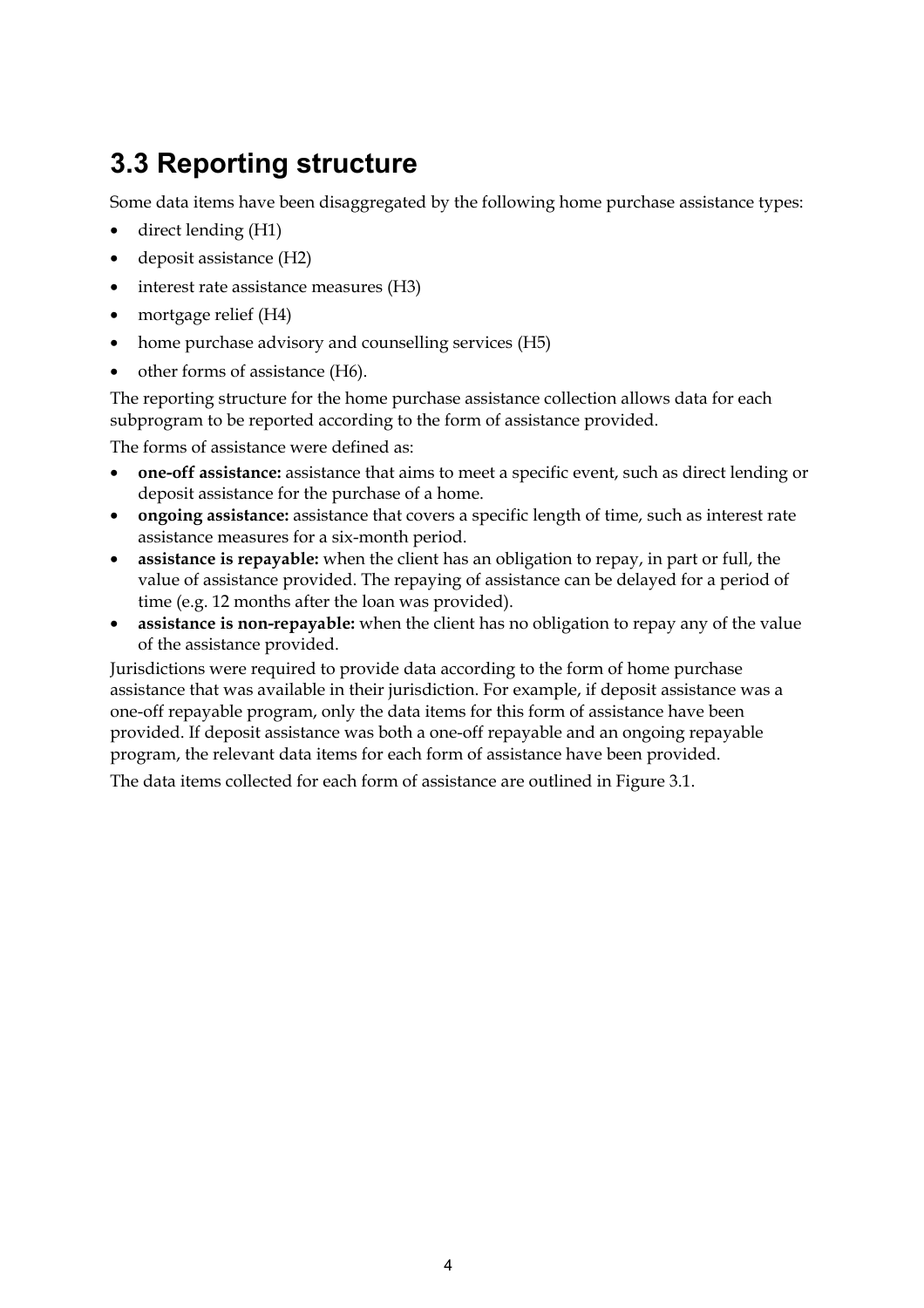### **Figure 3.1: CSHA 2002–03 home purchase assistance data collection items**

| <b>Direct lending</b><br>(H1)     | one-off<br>repayable <sup>(a)</sup> | H1-6a        | Total number of new households assisted for year ending 30 June<br>2003                                                              |
|-----------------------------------|-------------------------------------|--------------|--------------------------------------------------------------------------------------------------------------------------------------|
|                                   |                                     | H1-6b        | Total number of new Indigenous households assisted for year ending<br>30 June 2003                                                   |
| <b>Deposit</b><br>assistance (H2) |                                     | H1-6c        | Total value of assistance provided for year ending 30 June 2003                                                                      |
|                                   |                                     | <b>H1-6f</b> | Total number of households with outstanding repayable monies at<br>30 June 2003 for assistance provided in a previous financial year |
| Interest rate<br>assistance (H3)  |                                     | $H1-6g$      | Total value of outstanding repayable monies at 30 June 2003 for<br>assistance provided in a previous financial year                  |
|                                   |                                     | H1-6h        | Total number of instances where unrecoverable debts were written<br>off for year ending 30 June 2003                                 |
| Mortgage relief<br>(H4)           |                                     | H1-6i        | Total value of unrecoverable debts written off for year ending<br>30 June 2003                                                       |
|                                   |                                     |              |                                                                                                                                      |
| Home purchase<br>advisory and     | one-off non-<br>repayable           | H1-6a        | Total number of new households assisted for year ending 30 June<br>2003                                                              |
| counselling<br>services (H5)      |                                     | H1-6b        | Total number of new Indigenous households assisted for year ending<br>30 June 2003                                                   |
|                                   |                                     | H1-6c        | Total value of assistance provided for year ending 30 June 2003                                                                      |
| Other (H6)                        |                                     |              |                                                                                                                                      |
|                                   | Ongoing<br>repayable                | H1-6a        | Total number of new households assisted for year ending 30 June<br>2003                                                              |
|                                   |                                     | H1-6b        | Total number of new Indigenous households assisted for year ending<br>30 June 2003                                                   |
|                                   |                                     | H1-6c        | Total value of assistance provided for year ending 30 June 2003                                                                      |
|                                   |                                     | H1-6d        | Total number of all households assisted for year ending 30 June<br>2003                                                              |
|                                   |                                     | H1-6e        | Total number of all Indigenous households assisted for year ending<br>30 June 2003                                                   |
|                                   |                                     | H1-6f        | Total number of households with outstanding repayable monies at<br>30 June 2003 for assistance provided in a previous financial year |
|                                   |                                     | $H1-Gg$      | Total value of outstanding repayable monies at 30 June 2003 for<br>assistance provided in a previous financial year                  |
|                                   |                                     | H1-6h        | Total number of instances where unrecoverable debts were written<br>off for year ending 30 June 2003                                 |
|                                   |                                     | H1-6i        | Total value of unrecoverable debts written off for year ending<br>30 June 2003                                                       |
|                                   |                                     |              |                                                                                                                                      |
|                                   | <b>Ongoing non-</b><br>repayable    | H1-6a        | Total number of new households assisted for year ending 30 June<br>2003                                                              |
|                                   |                                     | H1-6b        | Total number of new Indigenous households assisted for year ending<br>30 June 2003                                                   |
|                                   |                                     | H1-6c        | Total value of assistance provided for year ending 30 June 2003                                                                      |
|                                   |                                     | H1-6d        | Total number of all households assisted for year ending 30 June<br>2003                                                              |
|                                   |                                     | H1-6e        | Total number of all Indigenous households assisted for year ending<br>30 June 2003                                                   |

(a) Data items are not in chronological order as not all items are collected for this form of assistance.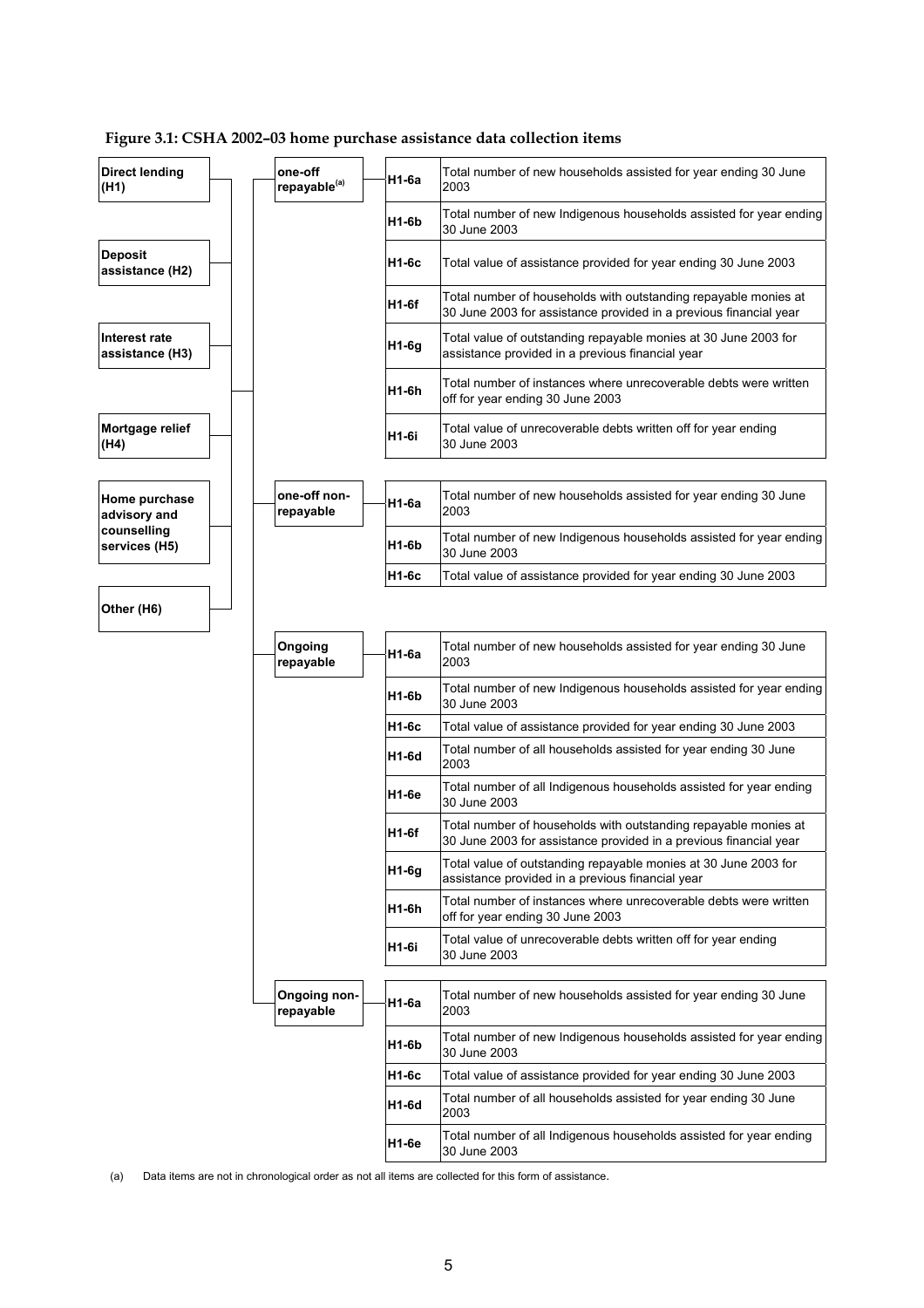# **3.4 Data collection coverage**

Reporting about Indigenous status of new and all households assisted was variable due to data availability issues.

# **3.5 Data qualifications**

In addition to minor qualifications detailed in the footnotes the following qualifications apply to the reported data:

- 1. The national data reports about only the forms of home purchase assistance that are currently available for each jurisdiction. The following forms of assistance are not reported:
	- direct lending (H1): one-off non-repayable and ongoing non-repayable
	- deposit assistance (H2): ongoing repayable and ongoing non-repayable
	- interest rate assistance (H3): one-off repayable and one-off non-repayable
	- mortgage relief (H4): one-off non-repayable and ongoing non-repayable
	- home purchase advisory and counselling services (H5): ongoing repayable
	- other (H6): ongoing repayable and ongoing non-repayable.
- 2. Totals are calculated using only those states and territories where information is available. Due to the sparse coverage of national data in relation to particular program types, please note that not all jurisdictions will be represented in the totals.
- 3. The number of households assisted does not correspond to the actual number of households (i.e. this is the number of instances of assistance provided to households).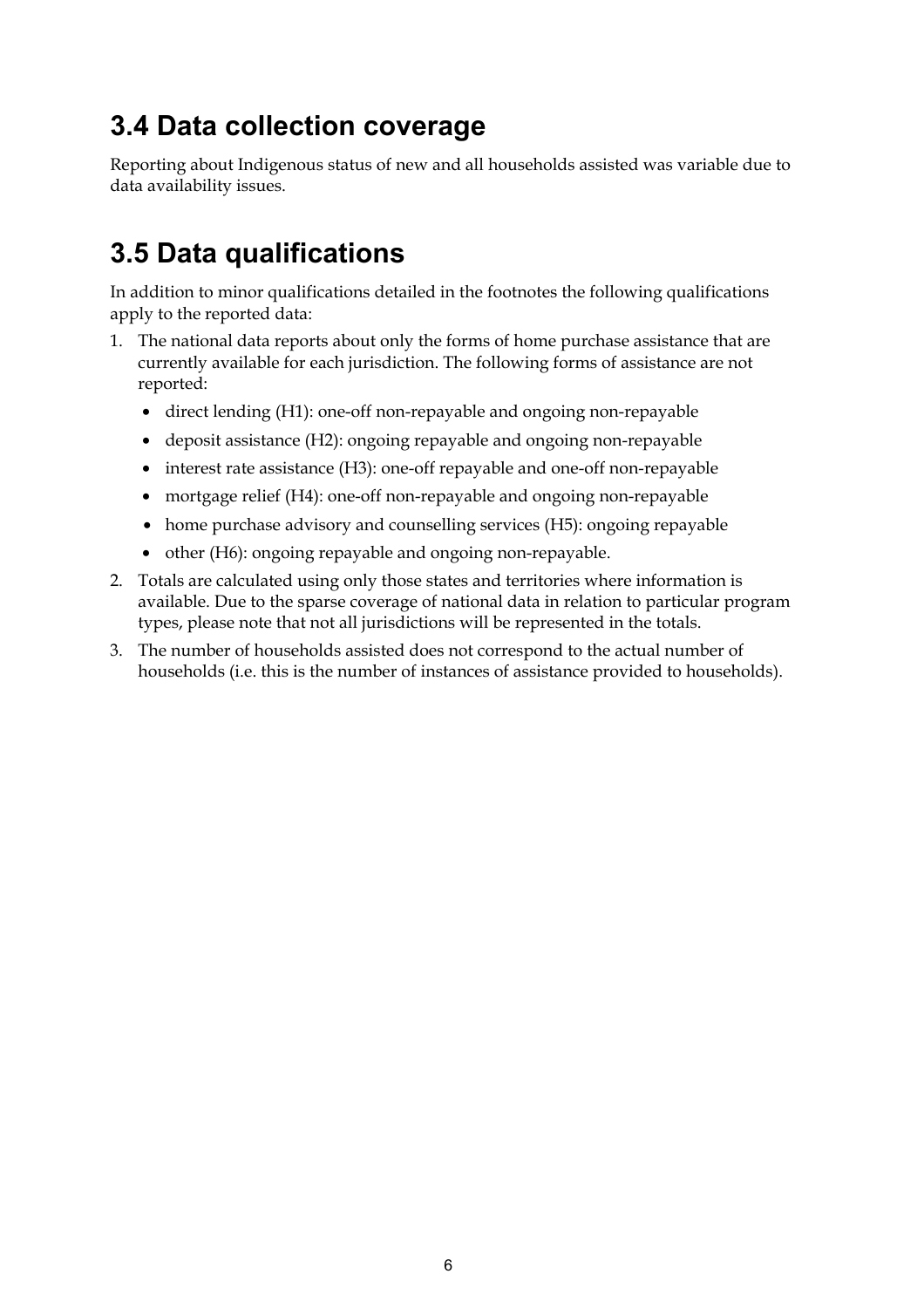# **4 CSHA 2002–03 home purchase assistance data**

# **4.1 Summary data**

**Table 4.1: Home purchase assistance summary data, 2002–03** 

| <b>Descriptors</b> |                                                                                                                                                  | <b>NSW</b>    | Vic       | Qld           | <b>WA</b>     | <b>SA</b>     | <b>Tas</b>    | <b>ACT</b>    | <b>NT</b>     | Total <sup>(a)</sup> |
|--------------------|--------------------------------------------------------------------------------------------------------------------------------------------------|---------------|-----------|---------------|---------------|---------------|---------------|---------------|---------------|----------------------|
|                    | Direct lending: one-off repayable                                                                                                                |               |           |               |               |               |               |               |               |                      |
| H <sub>1</sub> a   | Total number of new households assisted for year ending 30 June 2003<br>(number)                                                                 | $\Omega$      | -1        | 130           | 3,543         | $\sim$ $-$    | 201           | $\sim$ $\sim$ | 185           | 4.060                |
| H <sub>1</sub> b   | Total number of new Indigenous households assisted for year ending<br>30 June 2003 (number)                                                      | $\mathbf 0$   | n.a.      | 3             | 38            | $\sim$ $\sim$ | n.a.          | $\sim$ $\sim$ | 7             | 48                   |
| H <sub>1</sub> c   | Total value of assistance provided for year ending 30 June 2003 (\$'000)                                                                         | 0.0           | 321.0     | 8,694.0       | 379,900.0     |               | 8,899.0       | $\sim$ $\sim$ | 20,069.0      | 417,883.0            |
| H1f                | Total number of households with outstanding repayable monies at<br>30 June 2003 for assistance provided in a previous financial year<br>(number) | 1,817         | 7,060     | 4,884         | 18,895        | $\sim$ $\sim$ | 1,528         | $\sim$ $\sim$ | 2,212         | 36,396               |
| H1q                | Total value of outstanding repayable monies at 30 June 2003 for<br>assistance provided in a previous financial year (\$'000)                     | 101,900.0     | 184,624.0 | 117,760.0     | 1,348,651.0   |               | 47,477.0      |               | 153,144.0     | 1,953,556.0          |
| H <sub>1</sub> h   | Total number of unrecoverable debts written off for year ending 30 June<br>2003 (number)                                                         | 9             | 6         | 28            | 101           | i.            | 23            | $\sim$        | 0             | 167                  |
| H <sub>1</sub>     | Total value of unrecoverable debts written off for year ending 30 June<br>2003 (\$'000)                                                          | 234.0         | 142.0     | 195.0         | 1.932.0       |               | 175.0         | $\sim$        | 0.0           | 2,678.0              |
|                    | Direct lending: ongoing repayable                                                                                                                |               |           |               |               |               |               |               |               |                      |
| H <sub>1</sub> a   | Total number of new households assisted for year ending 30 June 2003<br>(number)                                                                 | $\sim$ $\sim$ | 75        |               | $\sim$ $\sim$ | 2,466         |               |               | $\ddotsc$     | 2,541                |
| H <sub>1</sub> b   | Total number of new Indigenous households assisted for year ending<br>30 June 2003 (number)                                                      | $\sim$ $\sim$ | n.a.      | $\sim$ $\sim$ | $\sim$ $\sim$ | n.a.          | $\ddotsc$     | $\sim$ $\sim$ | $\sim$ $\sim$ |                      |
| H <sub>1</sub> c   | Total value of assistance provided for year ending 30 June 2003 (\$'000)                                                                         | $\sim$ $\sim$ | 7.803.0   | $\sim$ $\sim$ | $\sim$ $\sim$ | 162,154.0     | $\ddotsc$     | $\ddotsc$     | $\sim$ $\sim$ | 169,957.0            |
| H <sub>1</sub> d   | Total number of all households assisted for year ending 30 June 2003<br>(number)                                                                 | $\sim$ $\sim$ | 82        | $\sim$ $\sim$ | $\sim 100$    | 13,950        | $\sim$ $\sim$ | $\sim$ $\sim$ | $\sim$ $\sim$ | 14,032               |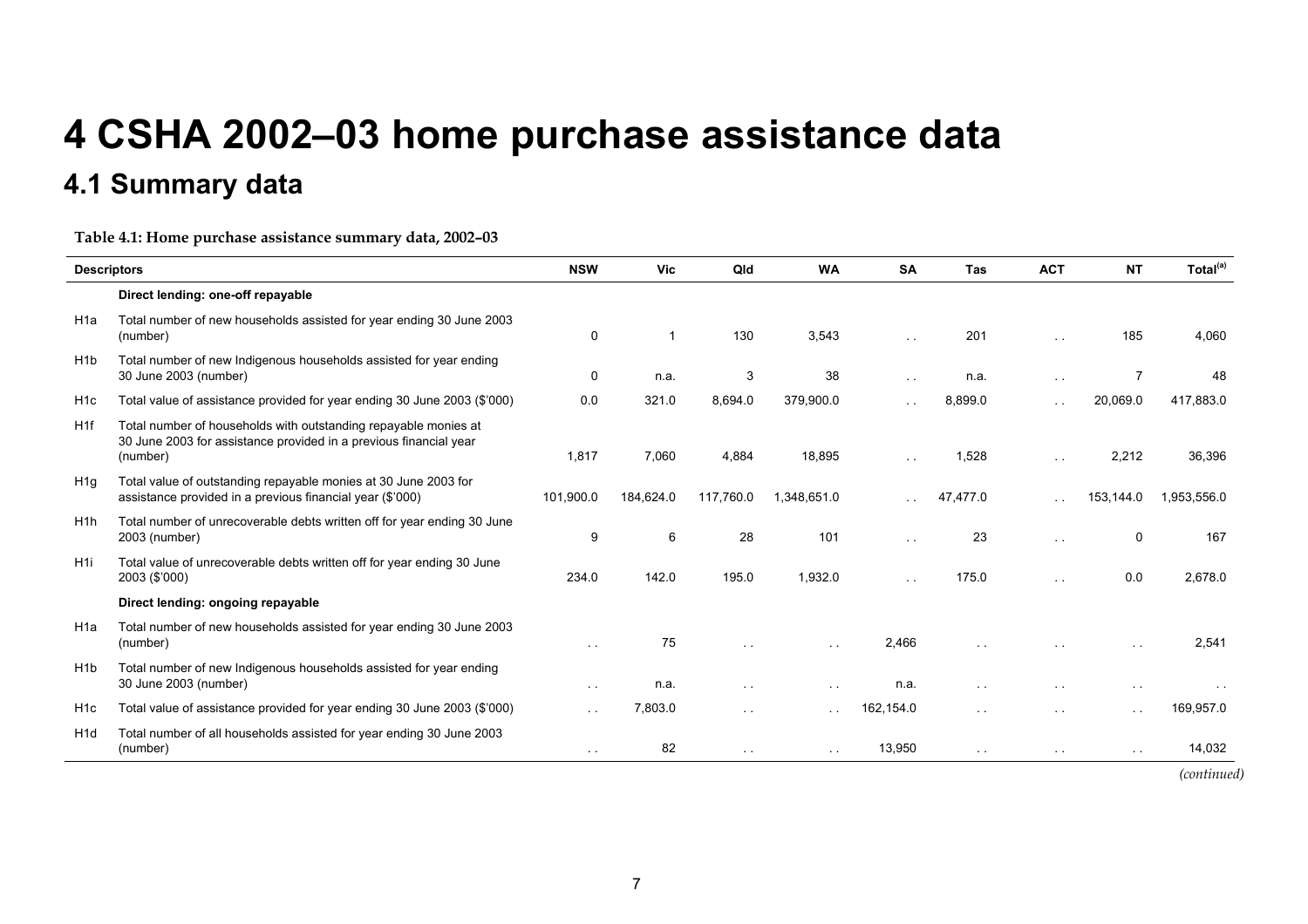|                  | <b>Descriptors</b>                                                                                                                               | <b>NSW</b>    | <b>Vic</b>    | Qld                     | <b>WA</b>            | <b>SA</b>            | <b>Tas</b> | <b>ACT</b> | <b>NT</b> | Total <sup>(a)</sup> |
|------------------|--------------------------------------------------------------------------------------------------------------------------------------------------|---------------|---------------|-------------------------|----------------------|----------------------|------------|------------|-----------|----------------------|
|                  | Direct lending: ongoing repayable continued                                                                                                      |               |               |                         |                      |                      |            |            |           |                      |
| H <sub>1e</sub>  | Total number of all Indigenous households assisted for year ending<br>30 June 2003 (number)                                                      | $\sim$        | n.a.          |                         |                      | n.a.                 |            |            |           |                      |
| H1f              | Total number of households with outstanding repayable monies at<br>30 June 2003 for assistance provided in a previous financial year<br>(number) |               | 23            |                         |                      | 11,484               |            |            |           | 11,507               |
| H1q              | Total value of outstanding repayable monies at 30 June 2003 for<br>assistance provided in a previous financial year (\$'000)                     | $\sim$        | 2.953.0       | $\ddot{\phantom{0}}$    | $\sim$ $\sim$        | 522.581.0            |            |            |           | 525.534.0            |
| H <sub>1</sub> h | Total number of unrecoverable debts written off for year ending 30 June<br>2003 (number)                                                         | $\sim$ $\sim$ | $\mathbf 0$   |                         | $\ddot{\phantom{a}}$ | 37                   |            |            |           | 37                   |
| H <sub>1</sub>   | Total value of unrecoverable debts written off for year ending 30 June<br>2003 (\$'000)                                                          | $\sim$ $\sim$ | 0.0           | $\ddotsc$               | $\sim$ $\sim$        | 124.0                |            |            |           | 124.0                |
|                  | Deposit assistance: one-off repayable                                                                                                            |               |               |                         |                      |                      |            |            |           |                      |
| H <sub>2a</sub>  | Total number of new households assisted for year ending 30 June 2003<br>(number)                                                                 |               |               | 0                       |                      |                      |            |            |           | $\mathbf 0$          |
| H2b              | Total number of new Indigenous households assisted for year ending<br>30 June 2003 (number)                                                      |               |               | 0                       |                      |                      |            |            |           | 0                    |
| H <sub>2c</sub>  | Total value of assistance provided for year ending 30 June 2003 (\$'000)                                                                         |               | $\sim$ $\sim$ | 0.0                     |                      |                      |            |            |           | 0.0                  |
| H2f              | Total number of households with outstanding repayable monies at<br>30 June 2003 for assistance provided in a previous financial year<br>(number) | $\sim$        | $\sim$        | 116                     | $\sim$ $\sim$        |                      |            |            |           | 116                  |
| H <sub>2g</sub>  | Total value of outstanding repayable monies at 30 June 2003 for<br>assistance provided in a previous financial year (\$'000)                     |               | $\ddotsc$     | 1.413.0                 |                      |                      |            |            |           | 1.413.0              |
| H <sub>2h</sub>  | Total number of unrecoverable debts written off for year ending 30 June<br>2003 (number)                                                         | $\sim$        | $\sim$ $\sim$ | $\overline{\mathbf{1}}$ | $\ddotsc$            | $\ddot{\phantom{0}}$ |            |            |           |                      |
| H <sub>2i</sub>  | Total value of unrecoverable debts written off for year ending 30 June<br>2003 (\$'000)                                                          |               | $\sim$ $\sim$ | 16.0                    | $\sim$ $\sim$        |                      |            |            |           | 16.0                 |
|                  |                                                                                                                                                  |               |               |                         |                      |                      |            |            |           | (continued)          |

8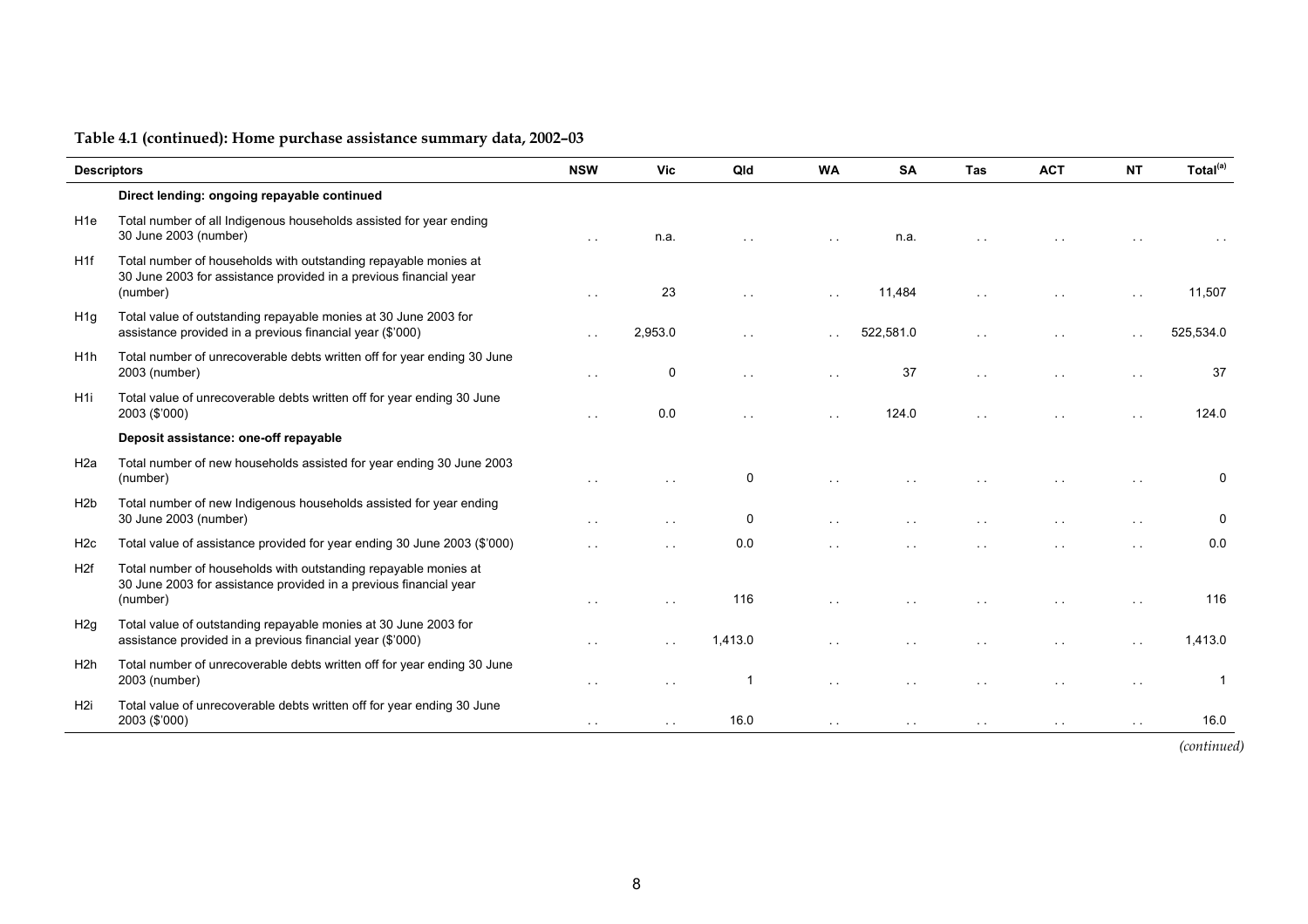| <b>Descriptors</b> |                                                                                                                                               | <b>NSW</b>             | <b>Vic</b>    | Qld           | <b>WA</b>       | <b>SA</b>            | <b>Tas</b>           | <b>ACT</b>           | <b>NT</b>     | Total <sup>(a)</sup> |
|--------------------|-----------------------------------------------------------------------------------------------------------------------------------------------|------------------------|---------------|---------------|-----------------|----------------------|----------------------|----------------------|---------------|----------------------|
|                    | Deposit assistance: one-off non-repayable                                                                                                     |                        |               |               |                 |                      |                      |                      |               |                      |
| H <sub>2</sub> a   | Total number of new households assisted for year ending 30 June 2003 (number)                                                                 |                        |               | 22            |                 |                      | 413                  |                      | 350           | 785                  |
| H <sub>2</sub> b   | Total number of new Indigenous households assisted for year ending 30 June 2003 (number)                                                      | $\cdot$ .              |               | 3             | $\sim 10$       | $\sim$ $\sim$        | n.a.                 | $\sim$ $\sim$        | 21            | 24                   |
| H <sub>2c</sub>    | Total value of assistance provided for year ending 30 June 2003 (\$'000)                                                                      |                        |               | 81.0          | $\sim$          |                      | .762.0               |                      | 473.0         | 2,316.0              |
|                    | Interest rate assistance: ongoing repayable                                                                                                   |                        |               |               |                 |                      |                      |                      |               |                      |
| H3a                | Total number of new households assisted for year ending 30 June 2003 (number)                                                                 |                        |               |               | $\sim$ 10 $\pm$ | 759                  | $\ddot{\phantom{1}}$ |                      |               | 759                  |
| H <sub>3</sub> b   | Total number of new Indigenous households assisted for year ending 30 June 2003 (number)                                                      |                        |               |               | $\sim$ $\sim$   | n.a.                 | $\sim$ $\sim$        |                      |               |                      |
| H <sub>3</sub> c   | Total value of assistance provided for year ending 30 June 2003 (\$'000)                                                                      | $\ddot{\phantom{0}}$   |               |               | $\sim$ 10 $\pm$ | 10,859.0             | $\sim 100$           | $\sim$ $\sim$        | $\sim$        | 10.859.0             |
| H <sub>3</sub> d   | Total number of all households assisted for year ending 30 June 2003 (number)                                                                 | $\ddot{\phantom{1}}$ . |               |               | $\sim$ $\sim$   | 2,974                | $\sim 100$           | $\sim$ $\sim$        | $\sim$ $\sim$ | 2,974                |
| H3e                | Total number of all Indigenous households assisted for year ending 30 June 2003 (number)                                                      | $\sim$ $\sim$          |               | $\sim$ $\sim$ | $\sim$ $\sim$   | n.a.                 | $\sim$ $\sim$        | $\sim$ $\sim$        | $\sim$ $\sim$ |                      |
| H <sub>3f</sub>    | Total number of households with outstanding repayable monies at 30 June 2003 for assistance<br>provided in a previous financial year (number) |                        |               |               |                 | 2,215                | $\sim$               |                      |               | 2,215                |
| H3g                | Total value of outstanding repayable monies at 30 June 2003 for assistance provided in a<br>previous financial year (\$'000)                  |                        |               |               |                 | 24,944.0             |                      |                      |               | 24,944.0             |
| H <sub>3</sub> h   | Total number of unrecoverable debts written off for year ending 30 June 2003 (number)                                                         |                        |               |               | $\sim$ $-$      | 11                   | $\sim$ $\sim$        | $\sim$ $-$           | $\sim$ $\sim$ | 11                   |
| H <sub>3</sub> i   | Total value of unrecoverable debts written off for year ending 30 June 2003 (\$'000)                                                          |                        |               |               |                 | 8.0                  |                      |                      |               | 8.0                  |
|                    | Interest rate assistance: ongoing non-repayable                                                                                               |                        |               |               |                 |                      |                      |                      |               |                      |
| H3a                | Total number of new households assisted for year ending 30 June 2003 (number)                                                                 |                        |               | 99            | 163             | $\ddot{\phantom{a}}$ |                      | $\ddot{\phantom{1}}$ | 163           | 425                  |
| H <sub>3</sub> b   | Total number of new Indigenous households assisted for year ending 30 June 2003 (number)                                                      | $\sim$ $\sim$          | $\sim$ $\sim$ |               | 7               | $\sim$ $\sim$        | $\sim$ $\sim$        | $\sim$ $-$           | -17           | 25                   |
| H <sub>3</sub> c   | Total value of assistance provided for year ending 30 June 2003 (\$'000)                                                                      |                        | $\sim$ $-$    | n.a.          | 136.0           | $\ddot{\phantom{0}}$ |                      | $\ddotsc$            | 410.0         | 546.0                |
| H <sub>3</sub> d   | Total number of all households assisted for year ending 30 June 2003 (number)                                                                 | $\sim$ $\sim$          | $\sim$ $\sim$ | 177           | 163             | $\sim$ $\sim$        | $\sim$               | $\sim$ $\sim$        | 489           | 829                  |
| H <sub>3</sub> e   | Total number of all Indigenous households assisted for year ending 30 June 2003 (number)                                                      | $\sim$ $\sim$          |               | 3             | 7               |                      |                      |                      | 35            | 45                   |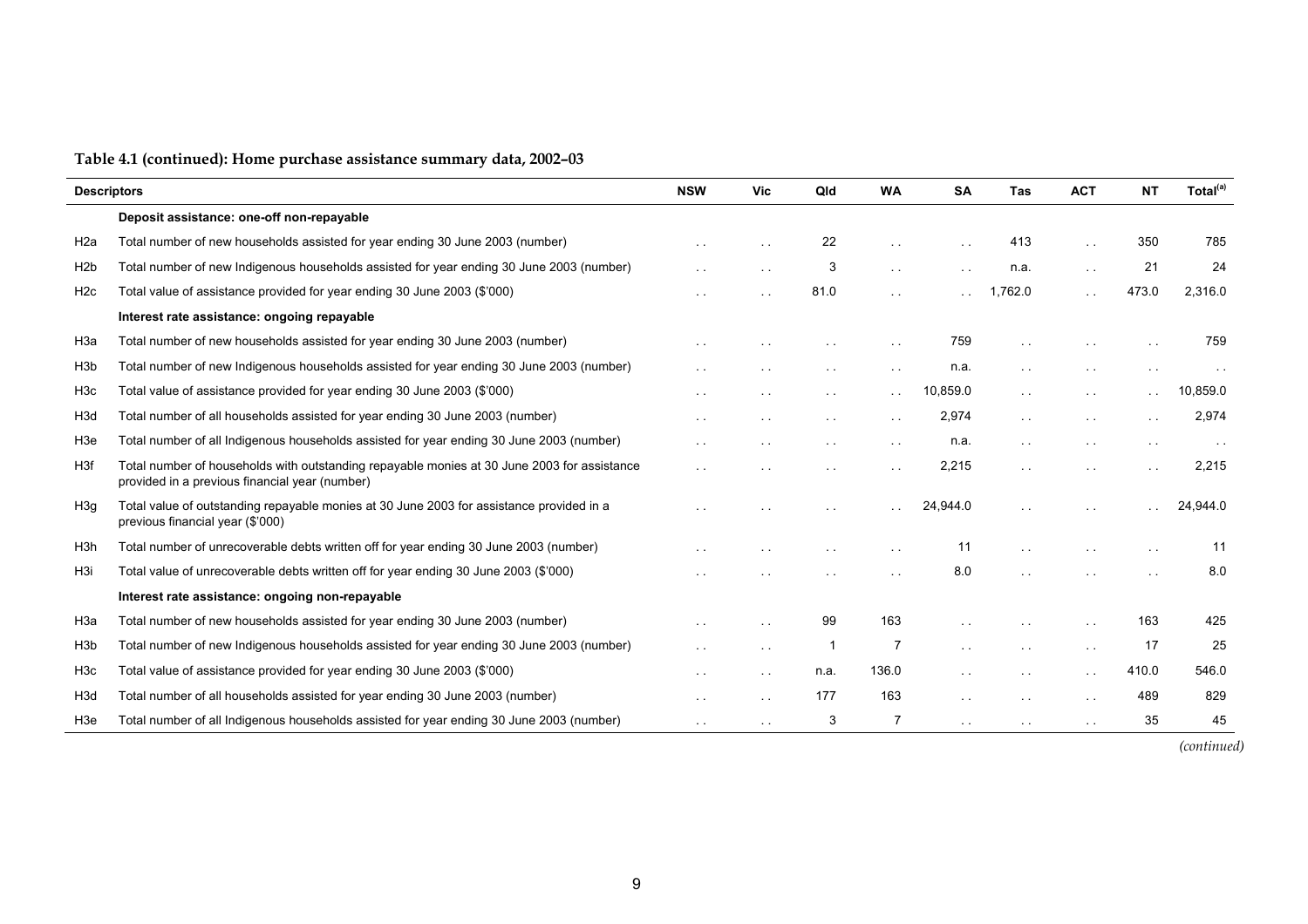| <b>Descriptors</b> |                                                                                                                                               | <b>NSW</b>  | <b>Vic</b>           | Qld           | <b>WA</b>            | <b>SA</b>   | <b>Tas</b>      | <b>ACT</b>     | <b>NT</b>            | Total <sup>(a)</sup> |
|--------------------|-----------------------------------------------------------------------------------------------------------------------------------------------|-------------|----------------------|---------------|----------------------|-------------|-----------------|----------------|----------------------|----------------------|
|                    | Mortgage relief: one-off repayable                                                                                                            |             |                      |               |                      |             |                 |                |                      |                      |
| H4a                | Total number of new households assisted for year ending 30 June 2003 (number)                                                                 | 16          |                      | 15            | i.                   | 0           | 0               | $\sim$ $\sim$  | $\sim$ $\sim$        | 31                   |
| H4b                | Total number of new Indigenous households assisted for year ending 30 June 2003 (number)                                                      | n.a.        | $\sim$ $\sim$        | 0             | $\sim 10$            | 0           | 0               | $\sim$ $\sim$  | $\sim$ $\sim$        | n.a.                 |
| H4c                | Total value of assistance provided for year ending 30 June 2003 (\$'000)                                                                      | 46.0        | $\sim$ $\sim$        | 65.0          | $\sim 10$            | 0.0         | 0.0             | $\sim$ $\sim$  | $\sim$ $\sim$        | 111.0                |
| H <sub>4f</sub>    | Total number of households with outstanding repayable monies at 30 June 2003 for assistance<br>provided in a previous financial year (number) | 730         | $\sim$ $\sim$        | 174           | $\ddot{\phantom{1}}$ | 0           | 16              | $\ddotsc$      |                      | 920                  |
| H4g                | Total value of outstanding repayable monies at 30 June 2003 for assistance provided in a<br>previous financial year (\$'000)                  | 3,269.0     |                      | 377.0         | $\ddotsc$            | 0.0         | 45.0            | $\sim$         |                      | 3.691.0              |
| H <sub>4</sub> h   | Total number of unrecoverable debts written off for year ending 30 June 2003 (number)                                                         | 7           | $\sim$ $\sim$        | 17            | $\sim$ $\sim$        | 53          | $\mathbf 0$     | $\sim$ $\sim$  | $\sim$ $\sim$        | 77                   |
| H4i                | Total value of unrecoverable debts written off for year ending 30 June 2003 (\$'000)                                                          | 19.0        | $\ddot{\phantom{0}}$ | 29.0          | $\sim$               | 39.0        | 0.0             | $\sim$         |                      | 87.0                 |
|                    | Mortgage relief: ongoing repayable                                                                                                            |             |                      |               |                      |             |                 |                |                      |                      |
| H4a                | Total number of new households assisted for year ending 30 June 2003 (number)                                                                 | 150         | 3                    |               |                      | 0           | $\sim$          | $\overline{2}$ | $\sim$ $\sim$        | 155                  |
| H <sub>4</sub> b   | Total number of new Indigenous households assisted for year ending 30 June 2003 (number)                                                      | n.a.        | n.a.                 |               | $\ddotsc$            | n.a.        | $\sim$ 10 $\pm$ | n.a.           | $\sim$ $\sim$        | n.a.                 |
| H <sub>4</sub> c   | Total value of assistance provided for year ending 30 June 2003 (\$'000)                                                                      | 697.0       | 8.0                  | $\sim$        |                      | 0.0         | $\mathbf{r}$    | 132.0          | $\sim$ $\sim$        | 837.0                |
| H <sub>4</sub> d   | Total number of all households assisted for year ending 30 June 2003 (number)                                                                 | 198         | 3                    |               | $\sim$ $\sim$        | 0           | $\sim$ $\sim$   | 37             | $\sim$ $\sim$        | 238                  |
| H <sub>4e</sub>    | Total number of all Indigenous households assisted for year ending 30 June 2003 (number)                                                      | n.a.        | n.a.                 |               |                      | n.a.        | $\sim$ 10 $\pm$ | n.a.           | $\sim$ $\sim$        | n.a.                 |
| H4f                | Total number of households with outstanding repayable monies at 30 June 2003 for assistance<br>provided in a previous financial year (number) | $\mathbf 0$ | 92                   |               |                      | $\mathbf 0$ |                 | 88             |                      | 180                  |
| H4g                | Total value of outstanding repayable monies at 30 June 2003 for assistance provided in a<br>previous financial year (\$'000)                  | 0.0         | 348.0                |               | $\sim$ $\sim$        | 0.0         |                 | 1.088.0        |                      | .436.0               |
| H <sub>4</sub> h   | Total number of unrecoverable debts written off for year ending 30 June 2003 (number)                                                         | 0           | 2                    | $\sim$ $\sim$ | $\sim 10$            | n.a.        | $\sim$ $\sim$   | $\sim$ $\sim$  | $\ddot{\phantom{0}}$ | 2                    |
| H4i                | Total value of unrecoverable debts written off for year ending 30 June 2003 (\$'000)                                                          | 0.0         | 5.0                  |               | $\sim$ $\sim$        | n.a.        | $\sim$ $\sim$   | $\sim$ $-$     | $\sim$ $\sim$        | 5.0                  |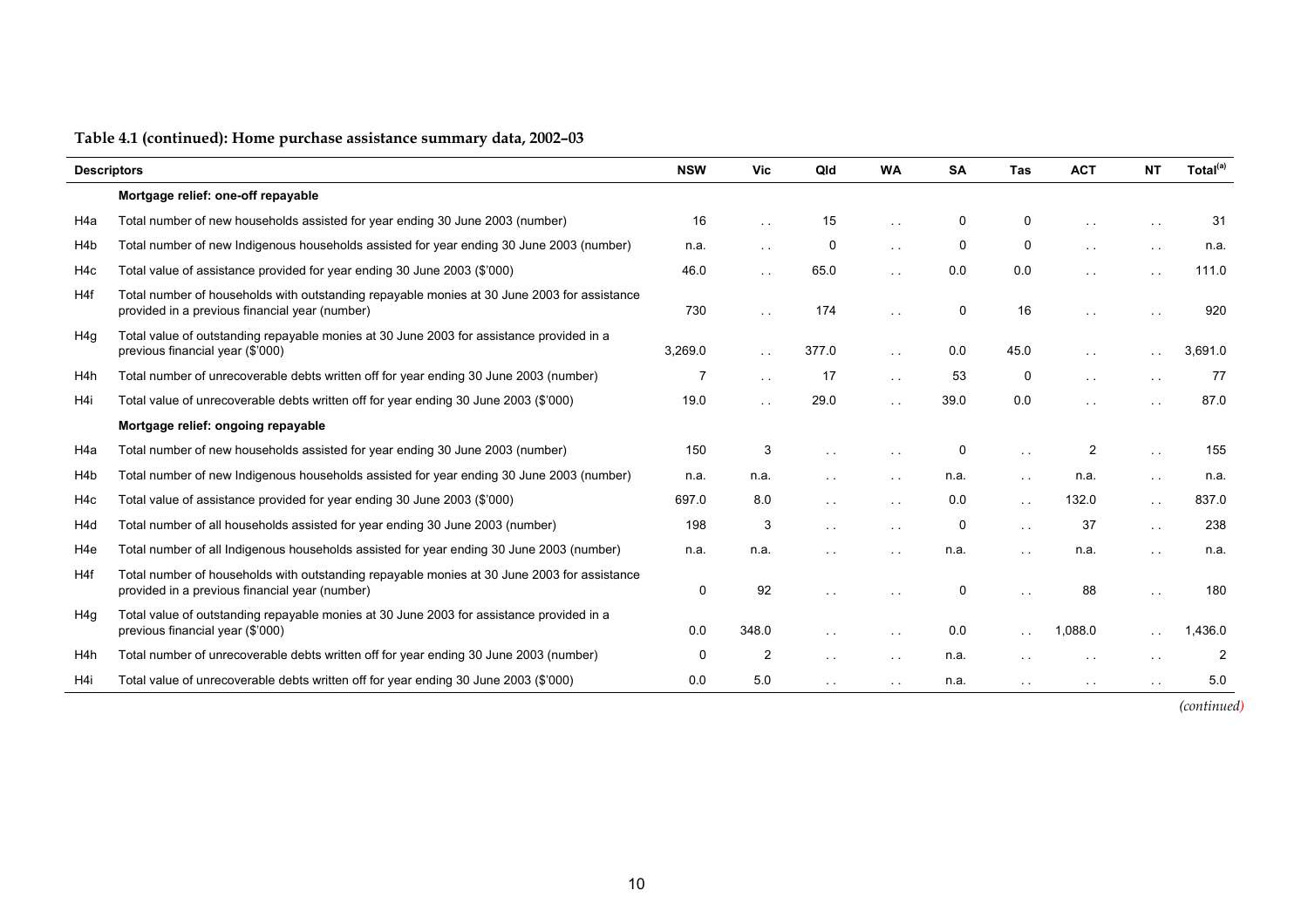| <b>Descriptors</b> |                                                                                                                                               | <b>NSW</b>           | <b>Vic</b> | Qld                  | <b>WA</b> | <b>SA</b>     | <b>Tas</b> | <b>ACT</b>           | <b>NT</b>            | Total <sup>(a)</sup> |
|--------------------|-----------------------------------------------------------------------------------------------------------------------------------------------|----------------------|------------|----------------------|-----------|---------------|------------|----------------------|----------------------|----------------------|
|                    | Home purchase advisory and counselling services: one-off repayable                                                                            |                      |            |                      |           |               |            |                      |                      |                      |
| H <sub>5a</sub>    | Total number of new households assisted for year ending 30 June 2003 (number)                                                                 |                      |            |                      | 3,543     |               |            |                      |                      | 3,543                |
| H <sub>5</sub> b   | Total number of new Indigenous households assisted for year ending 30 June 2003 (number)                                                      |                      |            |                      | 38        | $\sim$ $\sim$ |            |                      | $\sim$ $\sim$        | 38                   |
| H <sub>5c</sub>    | Total value of assistance provided for year ending 30 June 2003 (\$'000)                                                                      | $\sim$ .             |            |                      | 90.0      |               |            | $\ddot{\phantom{1}}$ |                      | 90.0                 |
|                    | Home purchase advisory and counselling services: one-off non-repayable                                                                        |                      |            |                      |           |               |            |                      |                      |                      |
| H <sub>5a</sub>    | Total number of new households assisted for year ending 30 June 2003 (number)                                                                 | 14,340               |            |                      |           |               |            |                      |                      | 14,340               |
| H <sub>5</sub> b   | Total number of new Indigenous households assisted for year ending 30 June 2003 (number)                                                      | n.a.                 |            |                      |           |               |            |                      |                      |                      |
| H <sub>5</sub> c   | Total value of assistance provided for year ending 30 June 2003 (\$'000)                                                                      | $\sim$ .             |            |                      |           |               |            |                      |                      |                      |
|                    | Home purchase advisory and counselling services: ongoing non-repayable                                                                        |                      |            |                      |           |               |            |                      |                      |                      |
| H <sub>5a</sub>    | Total number of new households assisted for year ending 30 June 2003 (number)                                                                 |                      |            | $\sim$               | n.a.      |               |            |                      |                      |                      |
| H <sub>5</sub> b   | Total number of new Indigenous households assisted for year ending 30 June 2003 (number)                                                      |                      |            |                      | n.a.      |               |            |                      |                      |                      |
| H <sub>5c</sub>    | Total value of assistance provided for year ending 30 June 2003 (\$'000)                                                                      |                      |            |                      | n.a.      | $\ddotsc$     |            |                      |                      |                      |
| H <sub>5d</sub>    | Total number of all households assisted for year ending 30 June 2003 (number)                                                                 | $\ddot{\phantom{1}}$ |            | $\ddot{\phantom{0}}$ | n.a.      | $\sim$        |            | $\sim$ $\sim$        | $\sim$ $\sim$        |                      |
| H <sub>5e</sub>    | Total number of all Indigenous households assisted for year ending 30 June 2003 (number)                                                      |                      |            |                      | n.a.      |               |            |                      |                      |                      |
|                    | Other: one-off repayable                                                                                                                      |                      |            |                      |           |               |            |                      |                      |                      |
| H6a                | Total number of new households assisted for year ending 30 June 2003 (number)                                                                 |                      | 56         |                      | 768       |               | 413        |                      |                      | 1,237                |
| H <sub>6</sub> p   | Total number of new Indigenous households assisted for year ending 30 June 2003 (number)                                                      | $\sim$ $\sim$        | n.a.       | $\sim$ $\sim$        | n.a.      | $\sim$ $\sim$ | n.a.       | $\sim$ $\sim$        | $\ddot{\phantom{1}}$ | n.a.                 |
| H <sub>6</sub> c   | Total value of assistance provided for year ending 30 June 2003 (\$'000)                                                                      | $\ddot{\phantom{1}}$ | 292.0      |                      | 1,459.0   | $\sim$ $\sim$ | 2.0        | $\sim$ $\sim$        |                      | 1,753.0              |
| H6f                | Total number of households with outstanding repayable monies at 30 June 2003 for assistance<br>provided in a previous financial year (number) | $\sim$ $\sim$        | 327        | $\sim$ $\sim$        | n.a.      |               |            | $\ddot{\phantom{1}}$ |                      | 327                  |
| H <sub>6g</sub>    | Total value of outstanding repayable monies at 30 June 2003 for assistance provided in a<br>previous financial year (\$'000)                  |                      | 1,773.0    | $\sim$ $\sim$        | n.a.      |               |            | $\ddot{\phantom{1}}$ |                      | 1,773.0              |
| H <sub>6</sub> h   | Total number of unrecoverable debts written off for year ending 30 June 2003 (number)                                                         |                      | 0          |                      | 0         | $\ddotsc$     |            | $\ddot{\phantom{1}}$ |                      | 0                    |
| H <sub>6i</sub>    | Total value of unrecoverable debts written off for year ending 30 June 2003 (\$'000)                                                          | $\ddot{\phantom{a}}$ | 0.0        |                      | 0.0       | $\sim$ $\sim$ | $\sim$     | $\sim$ $\sim$        |                      | 0.0                  |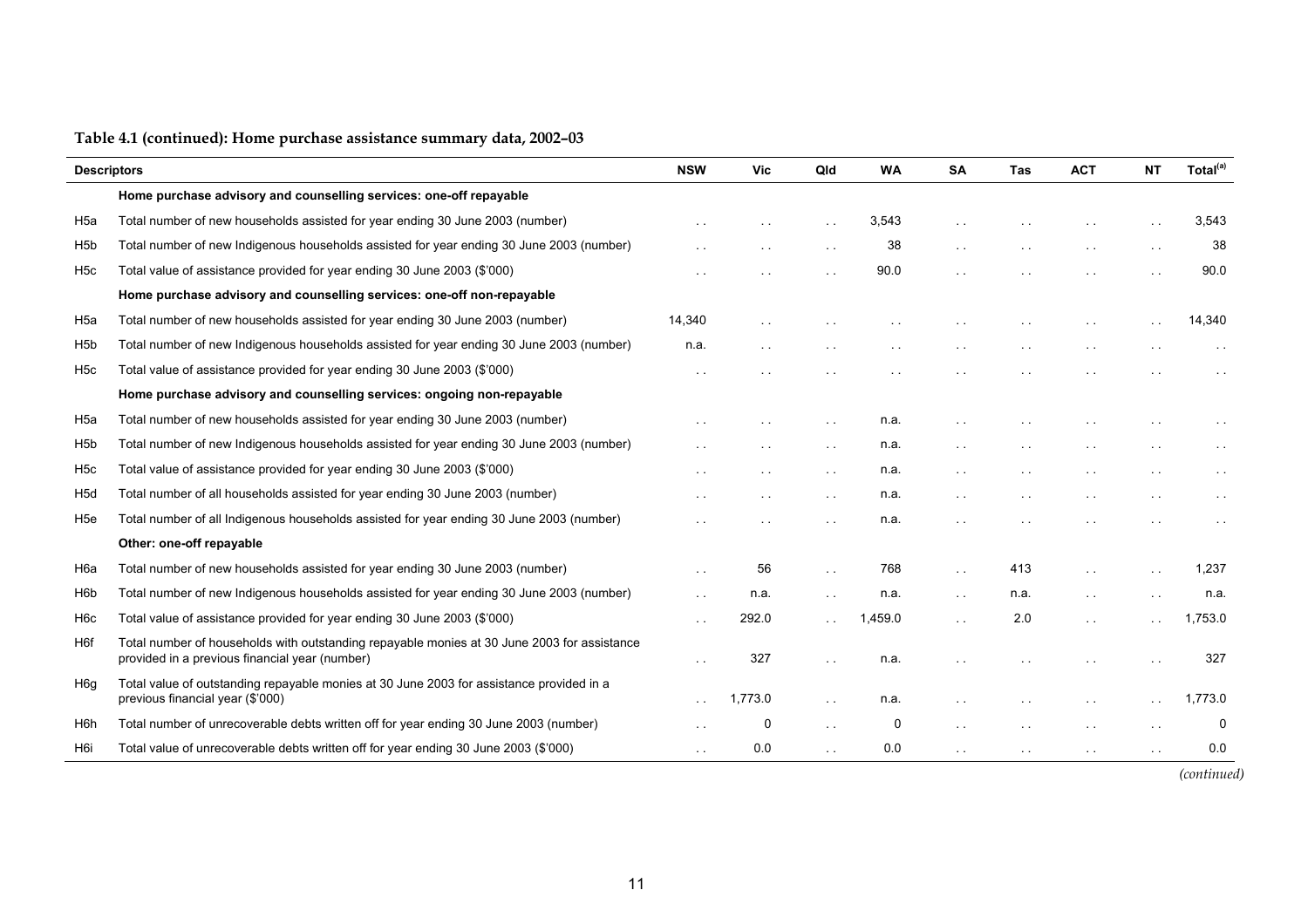|                  | <b>Descriptors</b>                                                                                                                                                                    |                                                                                                                                                                                                                                                                                                                                                                                                                                                          | <b>NSW</b>    | Vic                  | Qld | <b>WA</b> | <b>SA</b>            | <b>Tas</b>    | <b>ACT</b>    | <b>NT</b>     | Total <sup>(a)</sup> |
|------------------|---------------------------------------------------------------------------------------------------------------------------------------------------------------------------------------|----------------------------------------------------------------------------------------------------------------------------------------------------------------------------------------------------------------------------------------------------------------------------------------------------------------------------------------------------------------------------------------------------------------------------------------------------------|---------------|----------------------|-----|-----------|----------------------|---------------|---------------|---------------|----------------------|
|                  |                                                                                                                                                                                       | Other: one-off non-repayable                                                                                                                                                                                                                                                                                                                                                                                                                             |               |                      |     |           |                      |               |               |               |                      |
| H <sub>6</sub> a |                                                                                                                                                                                       | Total number of new households assisted for year ending 30 June 2003 (number)                                                                                                                                                                                                                                                                                                                                                                            |               | $\ddot{\phantom{0}}$ | 8   | 68        | $\ddot{\phantom{a}}$ | 413           | $\sim$ $\sim$ | $\sim$ $\sim$ | 489                  |
| H <sub>6</sub> b |                                                                                                                                                                                       | Total number of new Indigenous households assisted for year ending 30 June 2003 (number)                                                                                                                                                                                                                                                                                                                                                                 | $\sim$ $\sim$ | $\ddot{\phantom{1}}$ | 0   | 38        | $\sim$ $\sim$        | $\sim$ $\sim$ | $\sim$ $\sim$ | $\sim$ $\sim$ | 38                   |
| H <sub>6</sub> c | 21.0<br>1.762.0<br>Total value of assistance provided for year ending 30 June 2003 (\$'000)<br>73.0<br>$\mathbf{r}$<br>$\sim 10$<br>$\sim$ 10 $\pm$<br>$\sim$ $\sim$<br>$\sim$ $\sim$ |                                                                                                                                                                                                                                                                                                                                                                                                                                                          |               |                      |     |           |                      |               |               | 1,856.0       |                      |
| (a)              |                                                                                                                                                                                       | May not represent national total due to data not being available from all jurisdictions.                                                                                                                                                                                                                                                                                                                                                                 |               |                      |     |           |                      |               |               |               |                      |
|                  | Notes-Summary data                                                                                                                                                                    |                                                                                                                                                                                                                                                                                                                                                                                                                                                          |               |                      |     |           |                      |               |               |               |                      |
| <b>NSW</b>       | H <sub>1f</sub>                                                                                                                                                                       | Includes: HomeFund loans (1,540); home purchase assistance account loans (277).                                                                                                                                                                                                                                                                                                                                                                          |               |                      |     |           |                      |               |               |               |                      |
|                  | H <sub>1g</sub>                                                                                                                                                                       | Includes: HomeFund loans (\$96.2 million); home purchase assistance account loans (\$5.7 million).                                                                                                                                                                                                                                                                                                                                                       |               |                      |     |           |                      |               |               |               |                      |
|                  | H <sub>1</sub> h                                                                                                                                                                      | Includes HomeFund loans (9); home purchase assistance account loans (0).                                                                                                                                                                                                                                                                                                                                                                                 |               |                      |     |           |                      |               |               |               |                      |
|                  | H <sub>1</sub>                                                                                                                                                                        | Includes HomeFund loans (\$0.234 million); home purchase assistance account loans: (\$0).                                                                                                                                                                                                                                                                                                                                                                |               |                      |     |           |                      |               |               |               |                      |
|                  | H4b & H4e                                                                                                                                                                             | The data captured by the NSW Department of Housing on home purchase assistance clients does not allow identification of Indigenous households.                                                                                                                                                                                                                                                                                                           |               |                      |     |           |                      |               |               |               |                      |
|                  | H <sub>4</sub> c                                                                                                                                                                      | Includes \$611,000 for new households assisted and \$86,000 for households where assistance commenced in 2001-02 and continued into 2002-03.                                                                                                                                                                                                                                                                                                             |               |                      |     |           |                      |               |               |               |                      |
|                  | H <sub>4</sub> d                                                                                                                                                                      | Includes 150 new households assisted and 48 households where assistance commenced in 2001–02 and continued into 2002–03.<br>The published 2001–02 figure (i.e. 43) is incorrect. The correct figure is 198 (i.e. 155 new households and 43 households where assistance carried over from the previous year).                                                                                                                                             |               |                      |     |           |                      |               |               |               |                      |
|                  | H4f & H4g                                                                                                                                                                             | In view of difficulties in distinguishing between 'one-off' and 'ongoing' assistance for assistance provided in a previous financial year, the total assistance provided has been reported under 'one-off' assistance.                                                                                                                                                                                                                                   |               |                      |     |           |                      |               |               |               |                      |
|                  | H4h & H4i                                                                                                                                                                             | In view of difficulties in distinguishing between unrecoverable debts written off for 'one-off' assistance and those for 'ongoing' assistance, the total unrecoverable debts written off have been reported under 'one-off'<br>assistance.                                                                                                                                                                                                               |               |                      |     |           |                      |               |               |               |                      |
|                  | H <sub>5a</sub>                                                                                                                                                                       | Total number of calls to Home Purchase Advisory Service during 2002-03 (does not include calls from clients seeking general information about other forms of assistance provided by the NSW Department of Housing).<br>The figure reported for 2001–02 (i.e. 17,444) was incorrect. The correct figure is 11,993.                                                                                                                                        |               |                      |     |           |                      |               |               |               |                      |
| Vic              | General                                                                                                                                                                               | Note that Home Renovation lending has been included under the 'Other' category for both 2002-03 and 2001-02. Previously it was included in the 'Direct lending' category.                                                                                                                                                                                                                                                                                |               |                      |     |           |                      |               |               |               |                      |
|                  | H <sub>1</sub> a                                                                                                                                                                      | Loan made to finance a community housing joint venture under the Social Housing Innovations Project Program.                                                                                                                                                                                                                                                                                                                                             |               |                      |     |           |                      |               |               |               |                      |
|                  | H <sub>1</sub> h & H <sub>1i</sub>                                                                                                                                                    | Figures exclude return on equity (ROE) debts written off. Unique to Home Finance, this type of write off is based on an internal policy decision which offers eligible clients their initial equity return upon sale of their<br>property from sale proceeds thereby potentially exposing the Department to a shortfall. For information purposes two instances of ROE were written off with a total value of \$16,175 for the year ending 30 June 2003. |               |                      |     |           |                      |               |               |               |                      |
|                  | H <sub>1</sub> d                                                                                                                                                                      | Figure includes 59 households that sought refinancing through the private sector during the year.                                                                                                                                                                                                                                                                                                                                                        |               |                      |     |           |                      |               |               |               |                      |
|                  |                                                                                                                                                                                       | H4a & H4c Three households were assisted during the 2002–03 financial year, but only two loans were advanced.                                                                                                                                                                                                                                                                                                                                            |               |                      |     |           |                      |               |               |               |                      |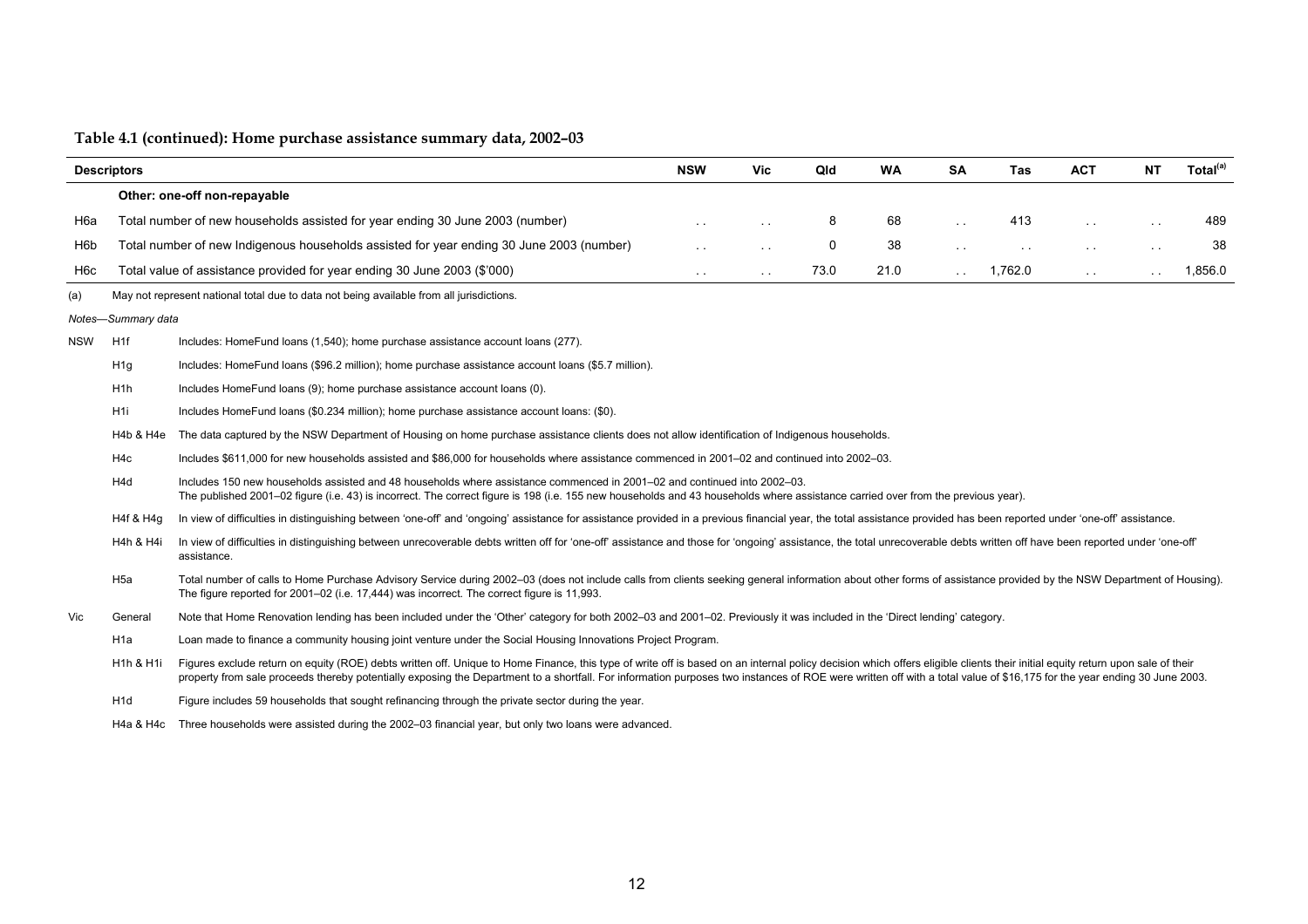Qld General The total value of home purchase assistance provided to households included Special Assistance Grant \$72,767.

H1a Direct lending provided to new households during 2002–2003 included Queensland State Housing Loan—23 households; Queensland Housing Finance Loan—107 households.

- H1c Direct lending provided to new households during 2002–2003 included: Queensland State Housing Loan—\$1,633,265; Queensland Housing Finance Loan—\$7,060,839.
- H1f Households with outstanding repayable monies at 30 June 2003 for assistance provided in a previous financial year included:

Direct lending

- Queensland State Housing Loan (current scheme)
- Queensland Housing Finance Loan (current scheme)
- Queensland Housing Loan (discontinued 2001)
- Rental Purchase Plan (shared equity scheme—discontinued 1996)
- H.O.M.E Loan (discontinued 1994)
- Interest Subsidy Loan (discontinued 1990)
- other housing loans (discontinued 1990)

and deposit assistance

- Deposit Assistance Loan (in conjunction with the Queensland Housing Loan—discontinued 1996).
- H2a The Deposit Assistance Grant is a one-off non-repayable grant provided to all public housing tenants and all eligible wait list applicants wishing to purchase an available public housing rental property—equivalent to 5 of the required 5% deposit.

Other applicants wishing to purchase an available public housing rental property are also eligible (means tested). The maximum grant available is equivalent to 50% of the required 5% deposit and is means tested.

In addition, the Deposit Assistance Grant is also available to new borrowers of Aboriginal, Torres Strait Islander or Australian South Sea Islander descent—maximum grant available is \$5,000 to assist with fees or deposit.

- H2f & H2g Number and value of outstanding and repayable Deposit Assistance Loans as at 30 June 2003. Discontinued provision of Deposit Assistance Loans in 1996.
- H3a Interest rate assistance provided to new households for year ending 30 June 2003 includes Queensland Housing Finance Loan—76 households; Queensland State Housing Loan—23 households.

Queensland Housing Finance Loan (only applies to Rental Purchase Plan conversions)—during the first five years of the loan the interest rate is capped at up to 1% below the Queensland Department of Housing's standard variable interest rate at the time the loan is approved and cannot rise above the capped rate. Should the Department's standard variable interest rate fall below the capped rate during the first five years, the interest rate will be that lower rate.

Queensland State Housing Loan—employs a concessional interest rate (capped rate) which is set at up to 1% below the Queensland Department of Housing's prevailing variable interest rate. If the Department's prevailing interest rate drops below the capped rate, the capped rate will be reduced to the same level as the prevailing rate.

- H3c Interest rate assistance is linked to direct lending as part of the product package and therefore a specific value on the assistance cannot be provided.
- H3d Includes existing households at the commencement of the year plus new households assisted.
- H6a 8 households were assisted with a special assistance grant. The grants were provided to assist households with a disabled family member to either modify their home to increase safety or assist with deposit or fees.

Grant is only available to new borrowers or existing borrowers under the Rental Purchase Plan scheme. Maximum grant available is \$10,000 to assist home modifications.

If home modifications are not required, a maximum grant of \$5,000 is available to assist with deposit or fees.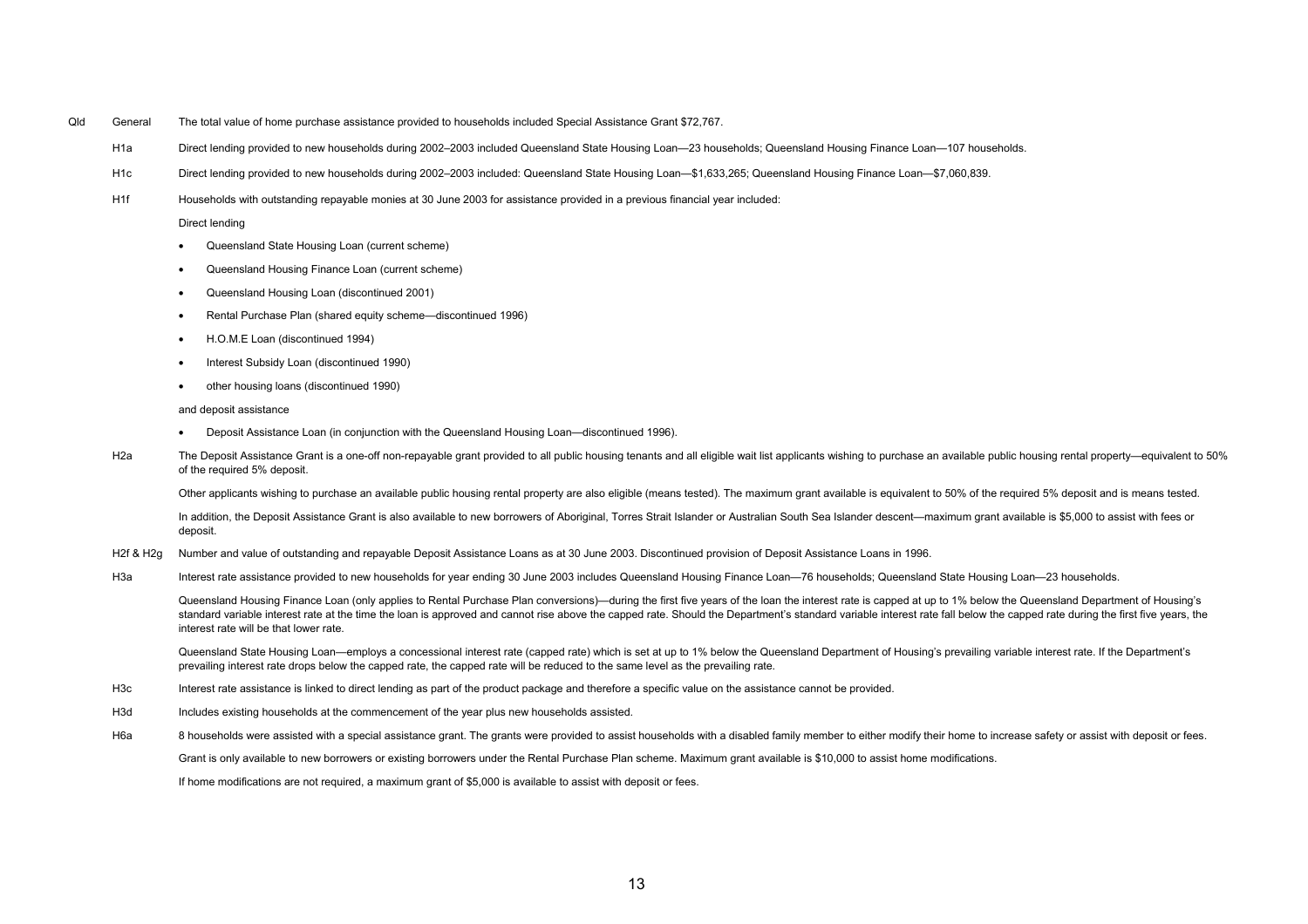SA General The HomeStart portfolio includes the following products: Construction, Split Variable, Established, Refinance, Rosewood, Seniors, Fixed Rate, City Loan, Low Deposit, Carers Home Maintenance, Investor, Graduate, Investor Select. The following are not part of the standard HomeStart program: Aged Care, P&I Community Loan, Staff PC Loans, Rental Purchase and Mortgage Relief, Home Ownership Made Easy (HOME) Loans, SACHA (Fixed Rate) Loan. The portfolio value relates to these inclusions and exclusions.

 HomeStart does not directly capture any information on the ethnic/Indigenous background of its borrowers or applicants. However, there are a small number of Aboriginal Housing Authority loans in the HomeStart portfolio. These have not been included as they would tend to understate the actual picture. During the year HomeStart settled 16 new Aboriginal Home Loans, with the total number of Aboriginal Home Loans in the portfolio being 33.

HomeStart's lending policy allows customers to apply First Home Owner Grant funds towards part of their deposit. This has not been included in the data.

- H3a HomeStart's interest rate assistance mechanism is the Advantage Loan. When a loan is written off the Advantage Loan is rolled over to the customer's primary loan (standard HomeStart loan). Therefore the amounts written off have been calculated as follows (Advantage Loan funds/Total funds advanced) x Write off amount.
- SA H4h & H4i There were a total of 53 mortgage relief loans written off and closed in 2002-2003 at a value of \$38,627. Another 34 loans with a value of \$57,433 were transferred to loss recovery; therefore they have not bee off and were not included in the figures.
- ACT H4a Mortgage relief program ceased on 1 January 2001. The two new households which began receiving assistance in 2002–03 had requested deferred assistance in 2000–01.

H4c & H4d Represents assistance provided to 35 households which began receiving assistance before 2002–03 and two new households assisted in 2002–03.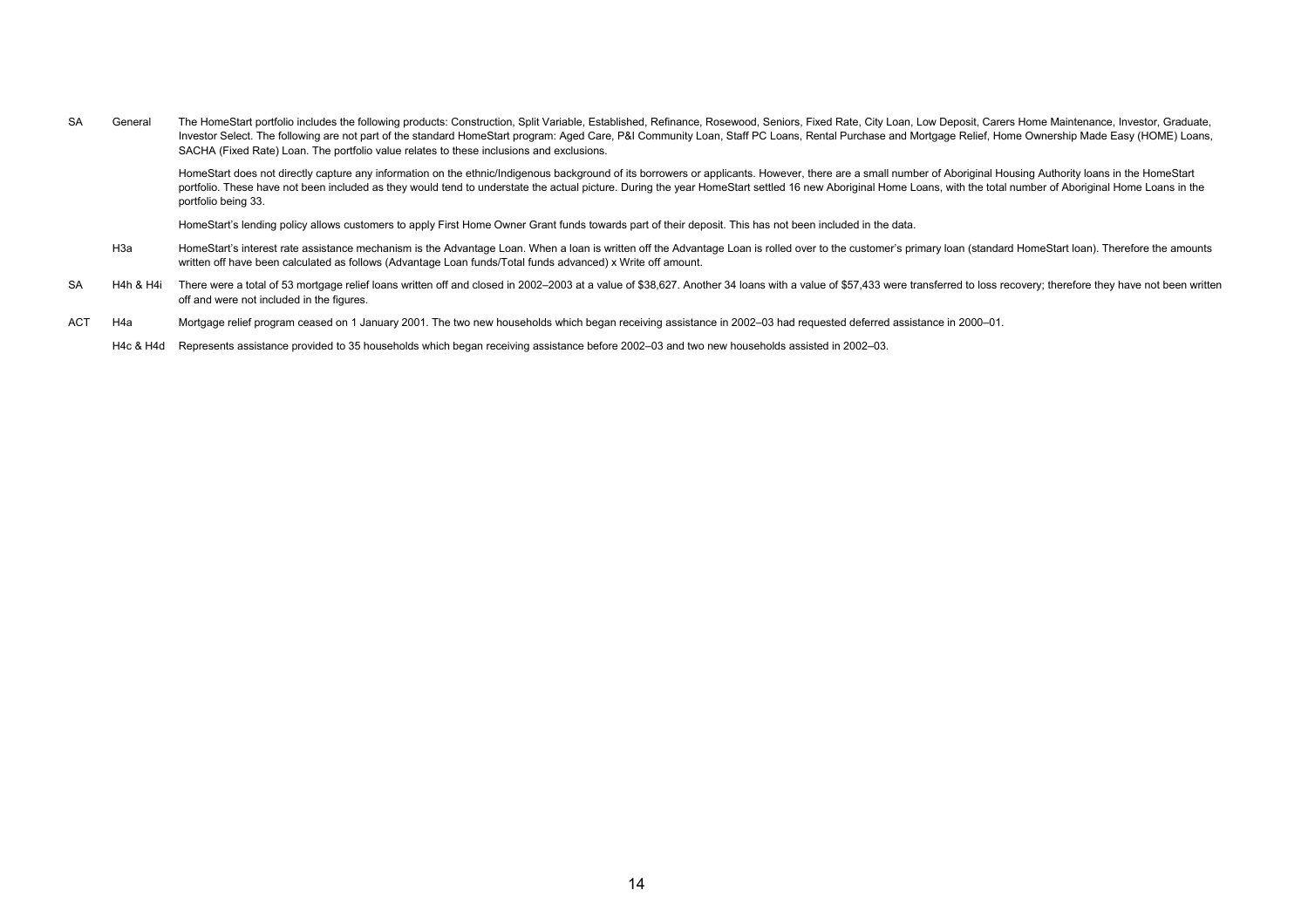# **5 Outcomes**

# **5.1 Outcome 1: Targeting**

Outcome 1 measures the targeting of assistance to those in need. This outcome was measured via a policy audit of the eligibility criteria for each subprogram under the home purchase assistance program.

## **5.1.1 Direct lending**

Direct lending programs reported in the 2002–03 home purchase assistance data collection are outlined in Table 5.1.

New South Wales and the Australian Capital Territory do not appear in Table 5.1 as they did not provide direct lending to new clients as a form of home purchase assistance in 2002–03.

| <b>Jurisdiction</b>   | <b>Program Description</b>                                                                                                                                                                                                                                                                                                                                                                 |
|-----------------------|--------------------------------------------------------------------------------------------------------------------------------------------------------------------------------------------------------------------------------------------------------------------------------------------------------------------------------------------------------------------------------------------|
| Victoria              | Group Self Build Bridging Loan: short-term bridging finance is provided to individual participants to cover the<br>purchase of land, conveyancing and establishment costs, and the amount required to build the home (for<br>materials etc.). When the house is completed, the bridging loan from the Director is re-financed with a long-<br>term home loan from a private sector lender. |
| Queensland            | Queensland Housing Finance Loan: a maximum of 3 times an applicants' gross annual income is provided in<br>direct lending.                                                                                                                                                                                                                                                                 |
|                       | Queensland State Housing Loan: up to \$165,000 is provided in direct lending.                                                                                                                                                                                                                                                                                                              |
|                       | A maximum loan to value ratio (LVR) of 95% will be permissible at commencement of both loan schemes.                                                                                                                                                                                                                                                                                       |
| Western               | Access Home Loan Scheme: only offered to households with a disability.                                                                                                                                                                                                                                                                                                                     |
| Australia             | Aboriginal Home Ownership Scheme: only offered to Indigenous applicants.                                                                                                                                                                                                                                                                                                                   |
|                       | Keystart Loan scheme: offered to low income earners.                                                                                                                                                                                                                                                                                                                                       |
| South<br>Australia    | HomeStart Finance and Advantage Loan: a minimum of \$10,000 (minimum of \$2,500 for seniors loan) to a<br>maximum of \$165,000, or a maximum of 3.1 times the annual gross income of a single and 2.8 times the<br>annual gross income of a couple.                                                                                                                                        |
| Tasmania              | Assistance of between \$30,000-\$80,000.                                                                                                                                                                                                                                                                                                                                                   |
| Northern<br>Territory | HomeStart scheme: up to \$115,000.                                                                                                                                                                                                                                                                                                                                                         |

**Table 5.1: Direct lending program by jurisdiction** 

Eligibility criteria for direct lending assistance during 2002–03 are reported in Table 5.2. New South Wales and the Australian Capital Territory do not appear in Table 5.2 as they did not provide direct lending to new clients as a form of home purchase assistance in 2002–03.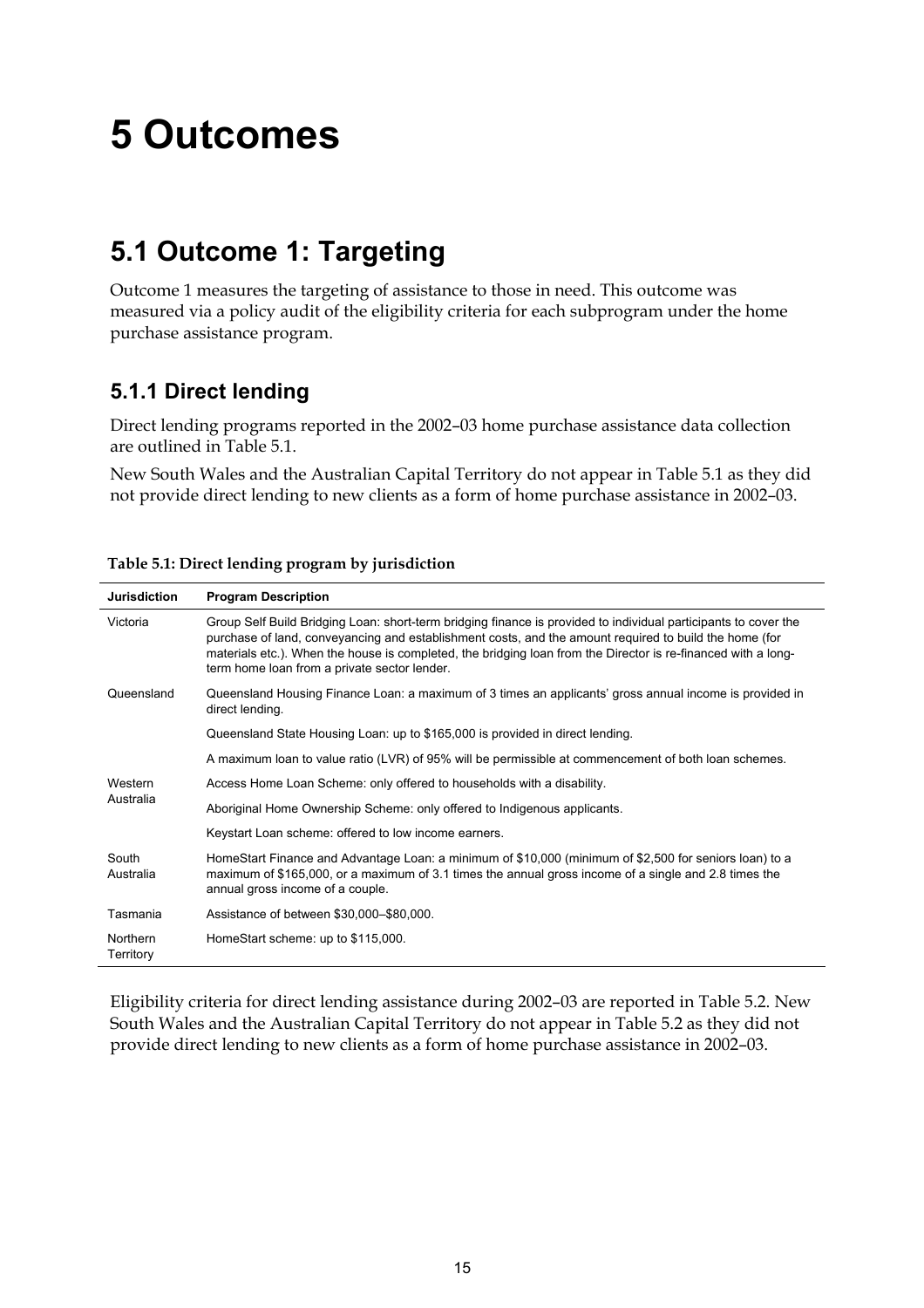#### **Table 5.2: Direct lending eligibility criteria by jurisdiction**

| <b>Eligibility criteria</b>                                                                              | Vic      | Qld                        | <b>WA</b>                     | <b>SA</b>                                | Tas                                                    | <b>NT</b>                     |
|----------------------------------------------------------------------------------------------------------|----------|----------------------------|-------------------------------|------------------------------------------|--------------------------------------------------------|-------------------------------|
| Gross weekly income limit <sup>(a)</sup>                                                                 |          | \$1,058                    | $$490-$<br>\$1,480            | \$769-<br>\$962                          | \$700                                                  | \$800                         |
| Property value limit <sup>(b)</sup>                                                                      |          | \$175,000                  | \$200,000                     | Minimum<br>property<br>value<br>\$40,000 | Minimum<br>property<br>value<br>\$30,000               | \$180,000                     |
| Minimum deposit <sup>(c)</sup>                                                                           |          | 5% of<br>purchase<br>price | \$1,000                       | \$1,000                                  | Greater of<br>\$3,000 or<br>5% of<br>purchase<br>price | 5% of<br>purchase<br>price    |
| Additional savings to cover fees, legals<br>etc. <sup>(d)</sup>                                          |          | $$1,500-$<br>\$3,500       | $$2,500-$<br>\$3,000          |                                          |                                                        |                               |
| Demonstrated savings pattern                                                                             |          | Minimum<br>3 months        | Minimum<br>3 months           | Deposit<br>saved<br>within<br>3 months   | Minimum<br>\$1,000<br>deposit                          | Minimum<br>\$2,000<br>deposit |
| Good credit history                                                                                      |          | ✓                          | ✓                             | ✓                                        | ✓                                                      |                               |
| No significant other debts/other financial<br>commitments cannot exceed <sup>(e)</sup>                   | ✓        | ✓                          | 8% of<br>assessable<br>income | ✓                                        | 5% of<br>assessable<br>income                          | ✓                             |
| Employment terms <sup>(f)</sup>                                                                          |          | ✓                          |                               |                                          |                                                        | ✓                             |
| Citizen or permanent resident of Australia                                                               | ✓        | ✓                          | ✓                             | ✓                                        | ✓                                                      | ✓                             |
| Resident of the relevant state                                                                           | ✓        | ✓                          | ✓                             |                                          | ✓                                                      |                               |
| Cannot own or part-own a home or land                                                                    | ✓        | $\checkmark$               | ✓                             | ✓                                        | ✓                                                      | ✓                             |
| Minimum age <sup>(g)</sup>                                                                               | 18 years | 18 years                   | 18 years                      | 18 years                                 | 18 years                                               | 18 years                      |
| Loan must be used to purchase or build a<br>home in relevant state, and client must live<br>in this home | ✓        | ✓                          | ✓                             | ✓                                        | ✓                                                      | ✓                             |

*Note:*  $\checkmark$  indicates that the requirement is part of the eligibility criteria for the jurisdiction; a blank space indicates that this requirement is not part of the eligibility criteria for the jurisdiction.

(a) Vic Minimum of \$700; an asset limit of \$15,000 applies; WA—Income limit is dependent on household composition and location within the jurisdiction; SA—additional \$96 for each dependant; NT—HomeShare scheme: \$1,100.

(b) SA Loans for less than \$40,000 made at the discretion of the Retailer Manager; NT—HomeShare scheme: no limit.

(c) Qld Queensland State Housing Loan and Queensland Housing Finance Loan: 5% of purchase price.

(d) Qld Queensland State Housing Loan: \$1,500–\$2,000; Queensland Housing Finance Loan: \$2,000–\$3,500.

(e) Qld All repayments for other debts are deducted from assessed gross monthly income—borrowing capacity is then based on reduced income figure; SA—Maximum commitment to all debts, including HomeStart loan, must not exceed 33% of income, client must not be an undischarged bankrupt; Tas—Client must not be an undischarged bankrupt; NT—All financial commitments must not exceed 40% of gross income including the mortgage repayments associated with the home loan; bankruptcies must have been discharged for at least 2 years.

(f) Qld If employed, must be employed for 12 months for permanent or part-time employee, 2 years for casual, 3 years for self-employed or those on commission; Tas—If employed, must be in current employment for a minimum of 6 months; NT—Do not consider casual or contract employment.

(g) Qld While there is no maximum age limit, age is relevant to an applicant's ability to sustain repayments for the full term; Tas— Applicants over 60 years of age are ineligible.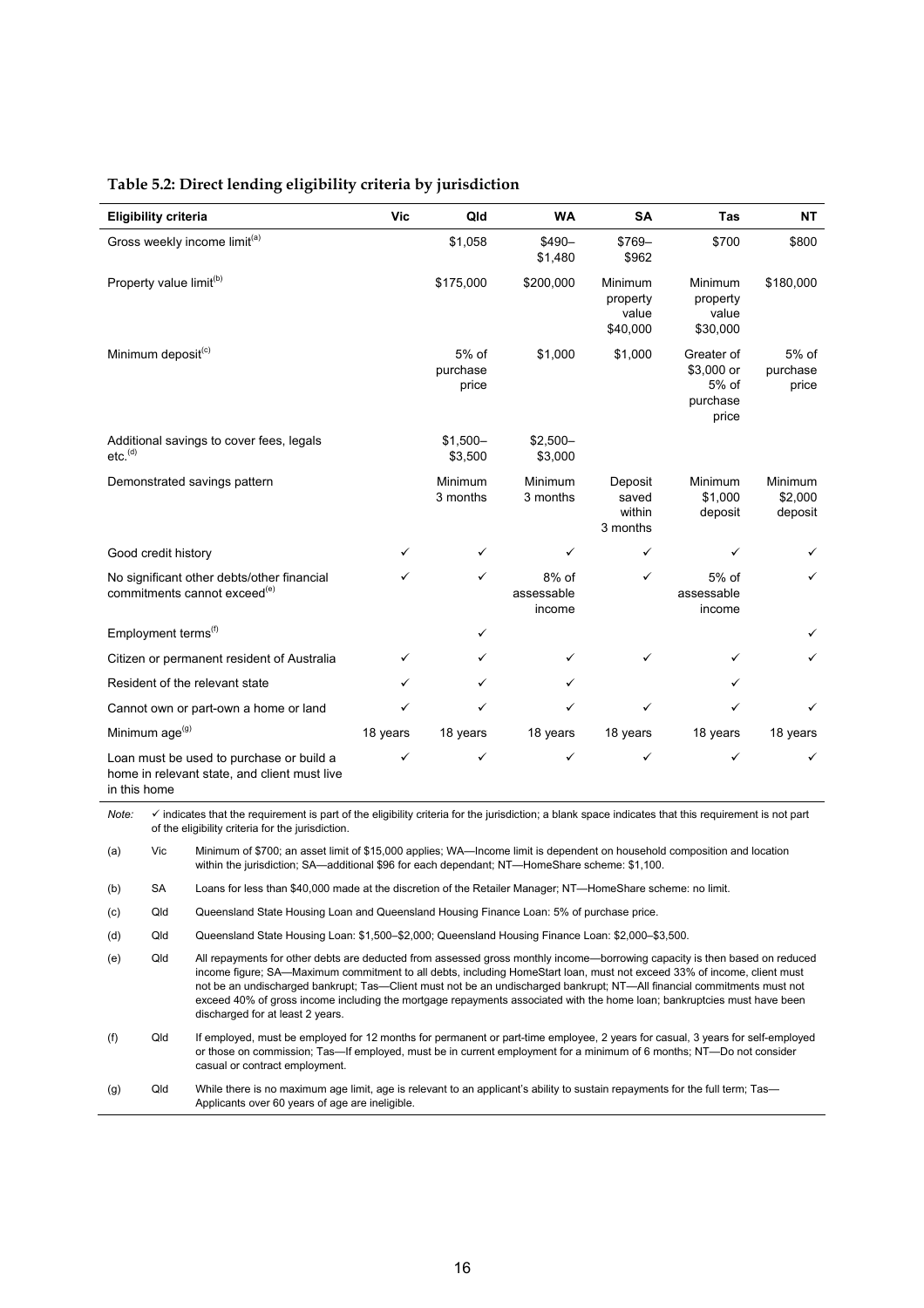## **5.1.2 Deposit assistance**

Deposit assistance programs reported in the 2002–03 home purchase assistance data collection are reported in Table 5.3. New South Wales, Victoria, Western Australia, South Australia and the Australian Capital Territory do not appear in Table 5.3 as they did not provide deposit assistance to new clients as a form of home purchase assistance during 2002–03.

| Table 5.3: Deposit assistance program by jurisdiction |  |  |
|-------------------------------------------------------|--|--|
|-------------------------------------------------------|--|--|

| <b>Jurisdiction</b> | <b>Program description</b>                                                                                                                                                                                                                                                                                                                                        |
|---------------------|-------------------------------------------------------------------------------------------------------------------------------------------------------------------------------------------------------------------------------------------------------------------------------------------------------------------------------------------------------------------|
| Queensland          | Deposit assistance is offered in conjunction with the Queensland State Housing Loan. Department of<br>Housing tenants, rental wait list applicants and those eligible to be on the rental wait list receive a non-<br>repayable deposit assistance grant of 50% of the minimum 5% deposit. All other applicants receive a<br>portion of the grant (means tested). |
| Tasmania            | Deposit assistance is provided under the Streets Ahead program. The incentive offers \$3000–\$6000,<br>depending on income, to allow low income earners to purchase ex-departmental homes.                                                                                                                                                                        |
| Northern Territory  | Deposit assistance of between \$1,000 to \$3,000 is available depending on household size and gross<br>family weekly income.                                                                                                                                                                                                                                      |

Eligibility criteria for Deposit Assistance during 2002–03 are reported in Table 5.4. New South Wales, Victoria, Western Australia, South Australia and the Australian Capital Territory do not appear in Table 5.4 as they did not provide deposit assistance to new clients as a form of home purchase assistance during 2002–03.

#### **Table 5.4: Deposit assistance eligibility criteria by jurisdiction**

| Eligibility criteria                                       | QId <sup>(a)</sup> | Tas   | ΝT        |
|------------------------------------------------------------|--------------------|-------|-----------|
| Gross weekly income limit                                  |                    | \$700 | \$1,100   |
| Property value limit                                       |                    |       | \$180,000 |
| Not previously owned property in the relevant jurisdiction |                    |       |           |
| Existing housing tenant or eligible to be housing tenant   |                    |       |           |

Note  $\checkmark$  indicates that the requirement is part of the eligibility criteria for the jurisdiction; a blank space indicates that this requirement is not part of the eligibility criteria for the jurisdiction.

(a) The Qld eligibility criteria associated with the Deposit Assistance Grant is based on a sliding scale in relation to the applicant's annual income.

## **5.1.3 Interest rate assistance**

Interest rate assistance programs reported in the 2002–03 home purchase assistance data collection are reported in Table 5.5. New South Wales, Victoria, Tasmania and the Australian Capital Territory do not appear in Table 5.5 as they did not provide interest rate assistance to new clients as a form of home purchase assistance during 2002–03.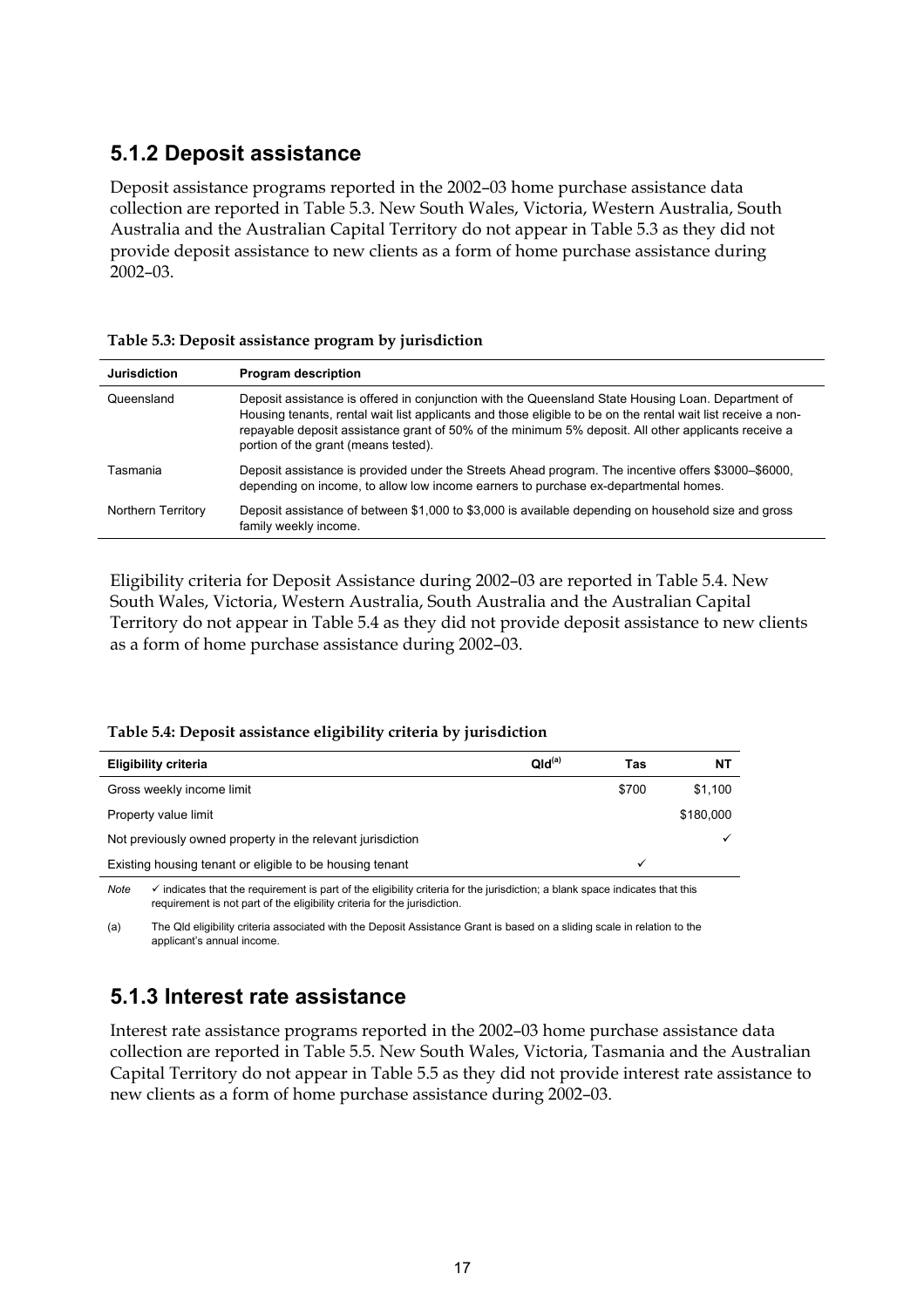**Jurisdiction Program description**  Queensland Queensland State Housing Loan: clients receive a 5-year capped interest rate 1% below the standard variable interest rate at time of approval and a maximum annual increase following the capped rate period of 0.5% per annum. Rental Purchase Plan: clients that re-finance through the Queensland Housing Finance Loan receive a 5-year capped interest rate 1% below the standard variable interest rate at time of approval. Western Australia Interest rate assistance is available to loan clients when there has been a reduction to their income. This assistance is available for up to six months. South Australia Available to clients with an Advantage Loan. Assistance is a subsidised interest rate calculated using a two-quarter lag of the CPI. Northern Territory A subsidy is paid directly to the lender each month to offset the costs of home mortgage repayments. The subsidy varies from \$20 to \$132 per month depending upon gross family weekly income and base loan amount. The subsidy is paid at the appropriate commencing level for two years and then reduces by one level each succeeding year. The subsidy can be paid for up to a maximum of seven years.

**Table 5.5: Interest rate assistance program by jurisdiction** 

Eligibility criteria for interest rate assistance during 2002–03 are reported in Table 5.6. New South Wales, Victoria, Tasmania and the Australian Capital Territory do not appear in Table 5.6 as they did not provide interest rate assistance as a form of home purchase assistance during 2002–03.

#### **Table 5.6: Interest rate assistance eligibility criteria by jurisdiction**

| <b>Eligibility criteria</b>                                   | QId <sup>(b)</sup> | WA          | SΑ          | NΤ            |
|---------------------------------------------------------------|--------------------|-------------|-------------|---------------|
| Gross weekly income limit <sup>(a)</sup>                      |                    | \$580-\$769 | \$580-\$769 | \$700-\$1,000 |
| Property value limit                                          |                    | \$150,000   | \$150,000   | \$180,000     |
| Finance obtained from a private lender                        |                    |             |             |               |
| Not previously owned property in the relevant<br>jurisdiction |                    |             |             |               |

*Note:* 9 indicates that the requirement is part of the eligibility criteria for the jurisdiction; a blank space indicates that this requirement is not part of the eligibility criteria for the jurisdiction.

(a) SA—Additional \$96 for each dependant; NT—CEO (Housing) has the discretion to approve applications below the minimum income limit if they have obtained approval for finance.

(b) Interest Rate Assistance is only provided to borrowers who meet the eligibility requirements of a Queensland Housing Finance Loan (only applies to Rental Purchase Plan conversions) and a Queensland State Housing Loan.

## **5.1.4 Home purchase advisory and counselling**

New South Wales and Western Australia provided home purchase advisory and counselling services during 2002–03. Home purchase advisory and counselling is not subject to any eligibility criteria.

## **5.1.5 Mortgage relief**

Mortgage relief programs reported in the 2002–03 home purchase assistance data collection are reported in Table 5.7. Western Australia, South Australia, Tasmania, the Australian Capital Territory and the Northern Territory do not appear in Table 5.7 as they did not provide mortgage relief to new clients as a form of home purchase assistance in 2002–03.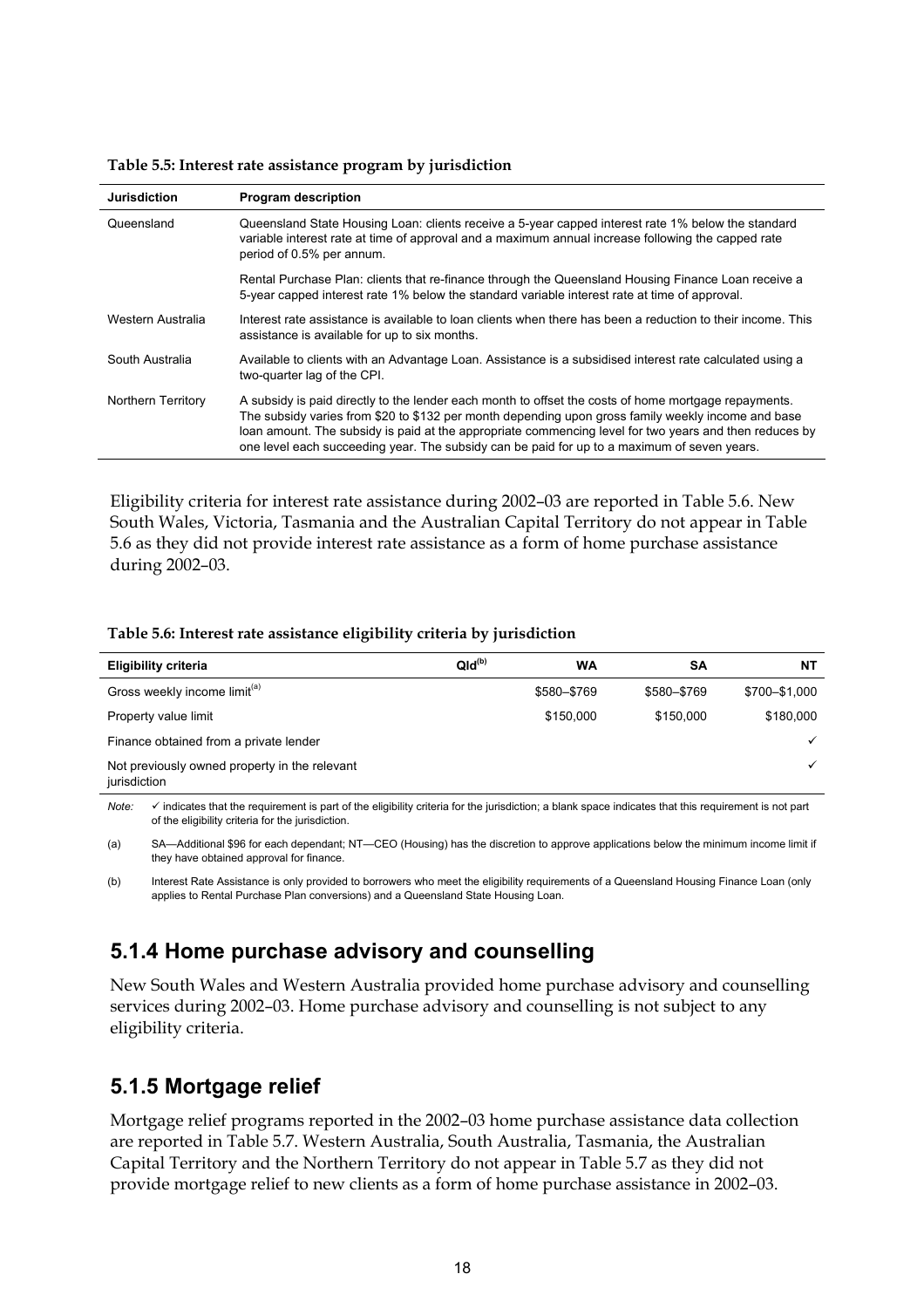| <b>Jurisdiction</b>    | <b>Program description</b>                                                                       |
|------------------------|--------------------------------------------------------------------------------------------------|
| <b>New South Wales</b> | \$12,000 (assistance does not exceed one year).                                                  |
| <b>Victoria</b>        | \$15,000 (\$3,000 for arrears and \$12,000 in assistance; assistance does not exceed two years). |
| Queensland             | \$6,000.                                                                                         |

**Table 5.7: Mortgage relief program by jurisdiction** 

Eligibility criteria for mortgage relief assistance during 2002–03 are reported in Table 5.8. Western Australia, South Australia, Tasmania, the Australian Capital Territory and the Northern Territory do not appear in Table 5.8 as they did not provide mortgage relief to new clients as a form of home purchase assistance in 2002–03.

#### **Table 5.8: Mortgage relief eligibility criteria by jurisdiction(a)**

| Eligibility criteria                                                                                               | <b>NSW</b>                                                       | Vic                                    | Qld       | <b>WA</b>    |
|--------------------------------------------------------------------------------------------------------------------|------------------------------------------------------------------|----------------------------------------|-----------|--------------|
| Gross weekly income limit                                                                                          | \$1,346                                                          | Not applicable                         |           | \$1,442      |
| Cannot own any other real estate                                                                                   | ✓                                                                | ✓                                      | ✓         | $\checkmark$ |
| Available resources exhausted                                                                                      | ✓                                                                | ✓                                      | ✓         | ✓            |
| Experienced unavoidable change in circumstances for<br>which preparations couldn't be made                         |                                                                  |                                        | ✓         | ✓            |
| Financially distressed and in danger of losing home                                                                |                                                                  |                                        |           |              |
| Other financial commitments must not impinge on ability<br>to maintain required mortgage repayments <sup>(a)</sup> |                                                                  |                                        |           |              |
| Mortgage value limit                                                                                               | Max.<br>\$270,000, and<br>less than 90%<br>property<br>mortgaged | Max. original<br>mortgage<br>\$169,200 |           | \$175,000    |
| Property value limit                                                                                               | \$500,000                                                        |                                        | \$250,000 | \$200,000    |
| Mortgage repayments must exceed percentage of<br>income <sup>(b)</sup>                                             | 36% gross                                                        | 27%                                    | 30% gross | $23 - 31%$   |
| Commitment to mortgage repayments <sup>(c)</sup>                                                                   | ✓                                                                | ✓                                      | ✓         |              |
| Property must be located in the relevant state                                                                     |                                                                  | ✓                                      | ✓         |              |
| Applicant must reside in the mortgaged property                                                                    |                                                                  | ✓                                      | ✓         |              |
| No previous default on repayment of mortgage<br>assistance                                                         | ✓                                                                | <b>Not</b><br>outstanding              | ✓         | ✓            |

*Note:* 9 indicates that the requirement is part of the eligibility criteria for the jurisdiction; a blank space indicates that this requirement is not part of the eligibility criteria for the jurisdiction.

(a) Qld—Other commitments secured by a registered mortgage considered in assessment.

(b) WA—Depending on scheme.

(c) NSW—Demonstrated by maintaining regular monthly repayments of at least 27% of gross household income over the preceding 6 months. Qld—Applicants must maintain repayments equivalent to 30% of reduced income.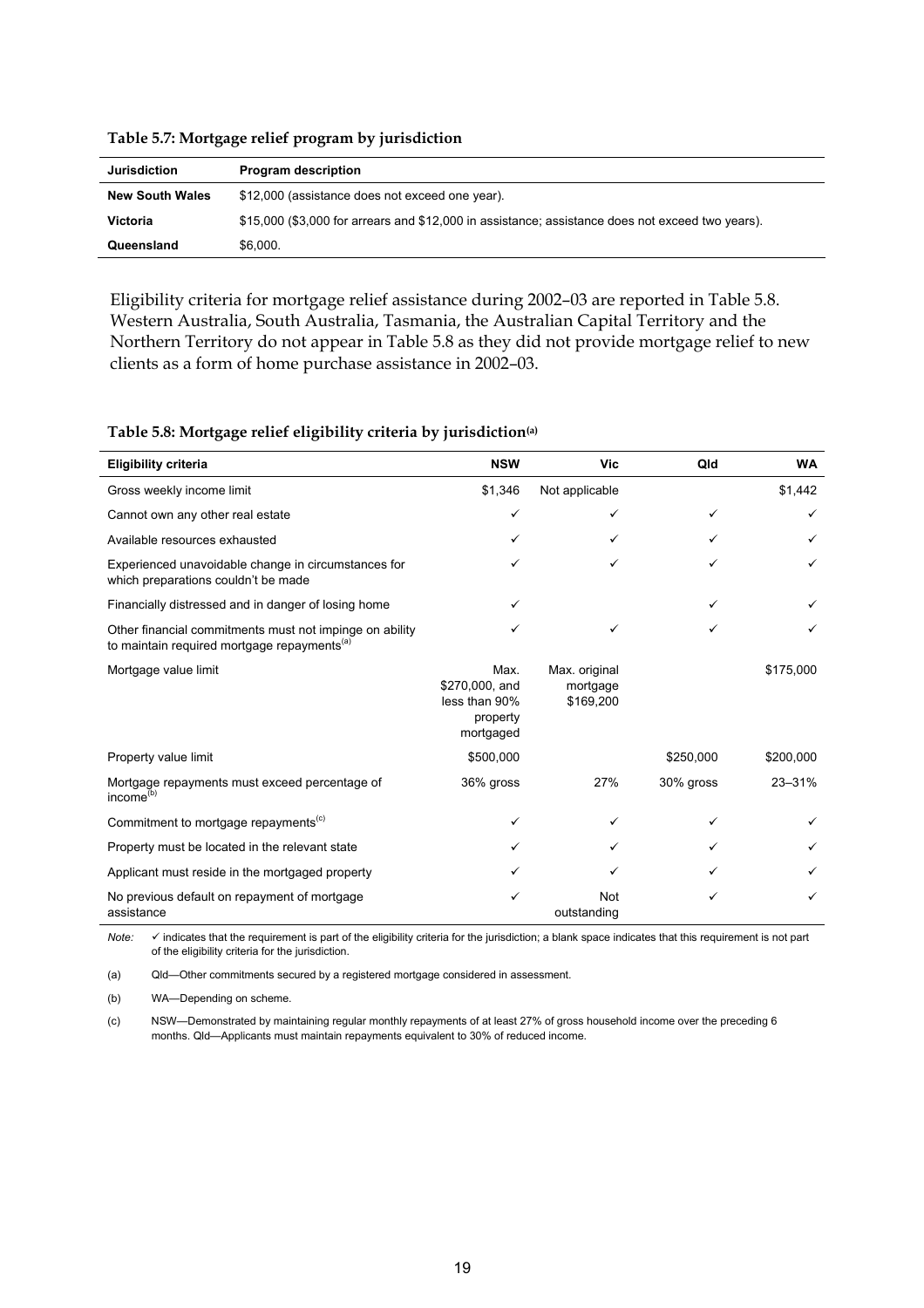## **5.1.6 Other forms of assistance**

The following other forms of home purchase assistance were available in some jurisdictions during 2002–03.

## **Victoria: Subsidised Loans for Elderly and Disabled1**

Subsidised interest rate loans up to \$20,000 are provided to assist elderly and disabled homeowners with the cost of home renovations, modifications and maintenance, relating to health and safety issues.

Eligibility criteria:

- applicant must be elderly  $(60+)$ , a disabled home owner, or a carer for a person with a disability
- loans are advanced in relation to health and safety issues only
- total monthly commitments including the proposed home renovation loan, credit cards and existing personal and home loans cannot exceed 25% of gross monthly income
- income and asset (\$30,000) limits apply.

## **Queensland: Deposit Assistance Grant—Queensland State Housing Loan**

The maximum grant available is equivalent to 50% of the required 5% deposit. The grant is a one-off non-repayable grant provided to all public housing tenants and all eligible wait-list applicants wishing to purchase an available public housing rental property. Other owneroccupied purchasers wishing to purchase an available public housing rental property are also eligible (means tested).

## **Queensland: Special Assistance Grant**

Applicants who apply for a housing loan may also be eligible for a special assistance grant. Two types of grants are available:

- 1. Modifications and assistance grant:
	- Available to people with disabilities and families with a disabled family member to assist payment of modifications to the home to increase safety or to assist with deposit or fees
	- maximum grant is \$10,000.

 $\overline{a}$ 

- 2. Aboriginal, Torres Strait Islander and Australian South Sea Islanders Grant:
	- Available to applicants of Aboriginal, Torres Strait Islander or Australian South Sea Islander descent
	- maximum grant of \$5,000 to assist with the costs of purchasing a home.

<sup>&</sup>lt;sup>1</sup> In previous CSHA home purchase assistance data collections this program was counted under the 'direct lending' program. In the 2002–03 data collection it has been included under the 'other' program due to a reclassification of this program by the jurisdiction. Caution, therefore, should be exercised when comparing the 2002–03 data with data from prior years.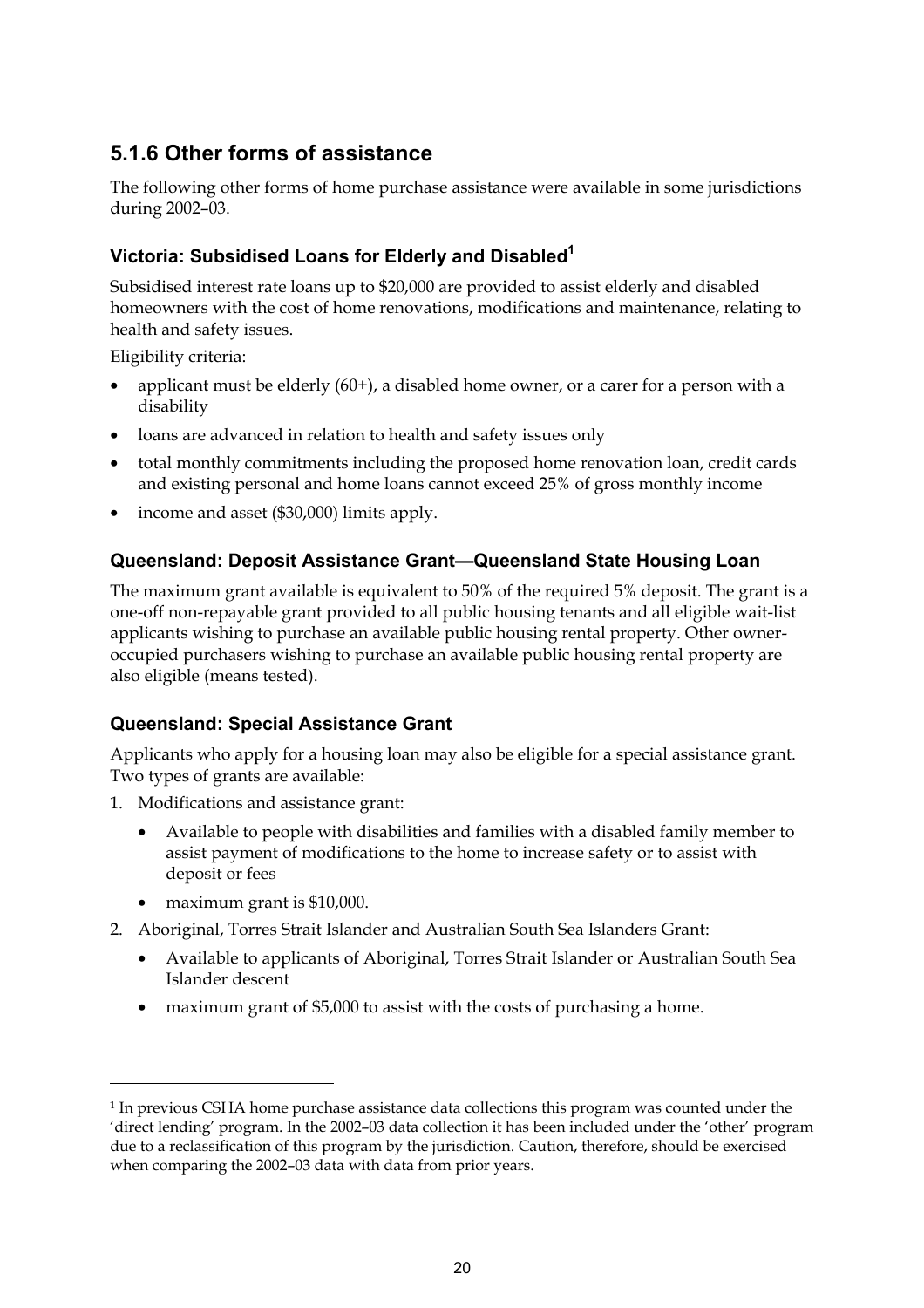### **Western Australia: Cash Assist**

Up to \$2,500 is provided to assist purchasers with the up-front fees associated with the purchase of a home. For subsidised schemes this assistance is in the form of a grant, whereas for non-subsidised schemes it is repayable.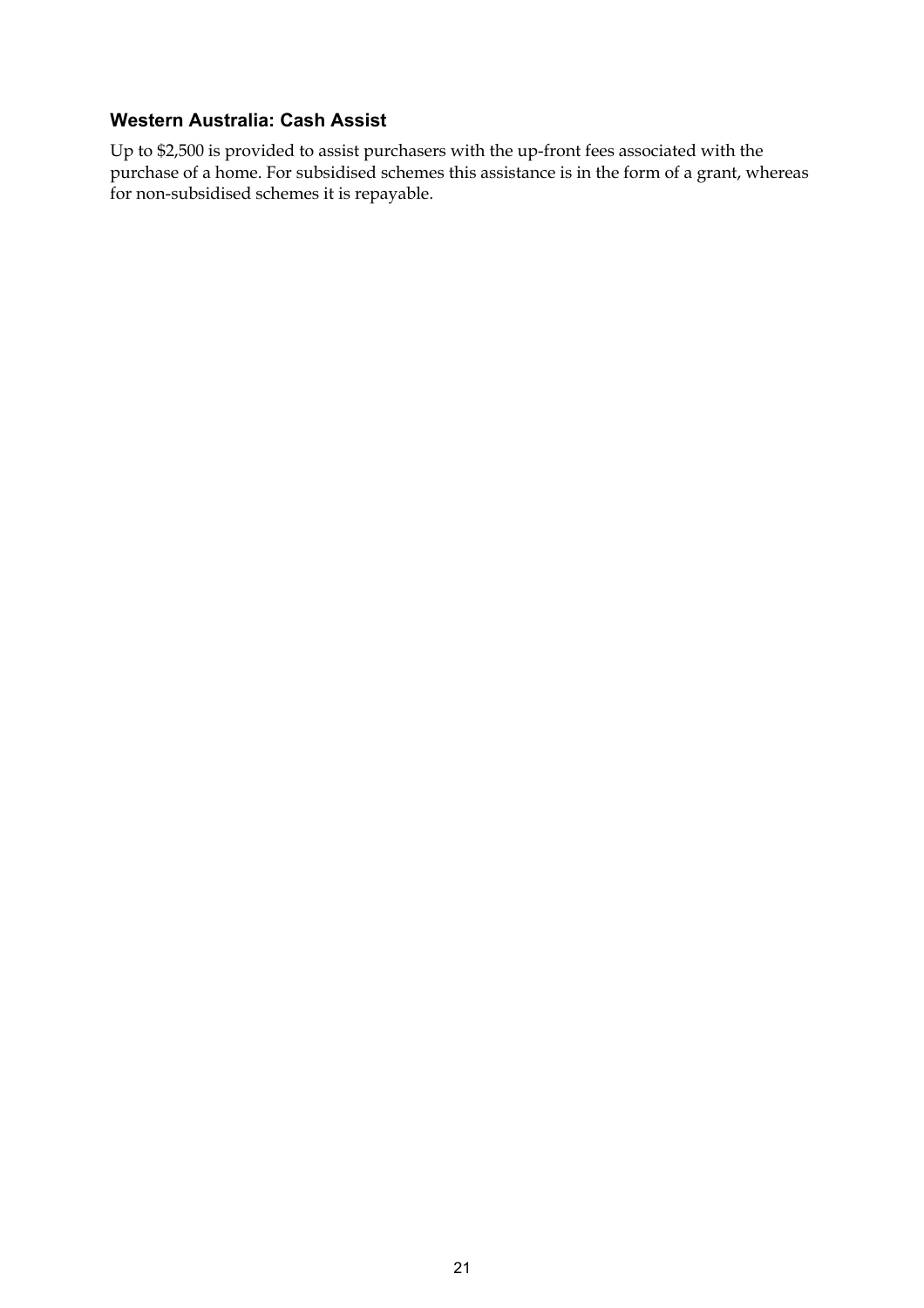# **5.2 Outcome 2: Affordability**

Outcome 2 measures whether the assistance provided is affordable. This outcome was measured via a policy audit of the maximum percentage each household spends on home purchase assistance payments and the definition of assessable income.

# **5.2.1 Affordability of specific programs**

Table 5.9 reports on the affordability of home purchase assistance programs.

| <b>Jurisdiction</b> | Program type     | Percentage of income on repayments for home purchase assistance                                                                                                                                                                                                                                                                 |  |  |  |  |  |
|---------------------|------------------|---------------------------------------------------------------------------------------------------------------------------------------------------------------------------------------------------------------------------------------------------------------------------------------------------------------------------------|--|--|--|--|--|
| New South           | Direct lending   | Minimum payment is 27% of gross income.                                                                                                                                                                                                                                                                                         |  |  |  |  |  |
| Wales               | Mortgage relief  | Client's income, assets and other credit liabilities are assessed, and where these do not<br>exceed 36% of the client's gross income the client is requested to commence<br>repayments. The level of repayments is determined by the difference between the<br>client's other credit commitments and 36% of their gross income. |  |  |  |  |  |
|                     |                  | Where the client is unable to commence repayments, as their other credit commitments<br>exceed 36% of their gross income, the client is granted a deferment of up to 18 months.                                                                                                                                                 |  |  |  |  |  |
|                     |                  | Where the client has no prospect of repaying the debt, the debt may be classified as<br>'dormant' with recovery reliant on the caveat previously placed on the title to the<br>mortgaged home. In certain circumstances, the loan may be converted to a grant.                                                                  |  |  |  |  |  |
| Victoria            | Direct lending   | Commencing minimum payment is either 25% or 27% of income depending on loan<br>origination. Instalments are escalated annually by CPI or a fixed percentage depending<br>on loan type.                                                                                                                                          |  |  |  |  |  |
|                     | Mortgage relief  | Repayments can be made by the way of lump sum or at the rate of \$100 per month. An<br>applicant can request up to a two-year deferral on repayments after assistance has<br>ceased.                                                                                                                                            |  |  |  |  |  |
|                     | Other assistance | Home Renovation Scheme Loans: repayments cannot exceed 30% of gross weekly<br>income, less \$30.                                                                                                                                                                                                                                |  |  |  |  |  |
| Queensland          | Direct lending   | For Queensland Housing Finance Loan, monthly repayments commence at the lesser of:                                                                                                                                                                                                                                              |  |  |  |  |  |
|                     |                  | 27% of agreed continued income;<br>$\bullet$                                                                                                                                                                                                                                                                                    |  |  |  |  |  |
|                     |                  | disposable income; or<br>$\bullet$                                                                                                                                                                                                                                                                                              |  |  |  |  |  |
|                     |                  | the minimum repayment required to repay the loan within the loan term.                                                                                                                                                                                                                                                          |  |  |  |  |  |
|                     |                  | For Queensland State Housing Loan, monthly repayments commence at the lesser of:                                                                                                                                                                                                                                                |  |  |  |  |  |
|                     |                  | 25% of the agreed continued income;                                                                                                                                                                                                                                                                                             |  |  |  |  |  |
|                     |                  | disposable income; or<br>٠                                                                                                                                                                                                                                                                                                      |  |  |  |  |  |
|                     |                  | the minimum repayment required to repay the loan within the loan term.                                                                                                                                                                                                                                                          |  |  |  |  |  |
|                     | Mortgage relief  | Repayments are not required for the first 12 months, and then regular monthly<br>repayments are required (repayable over a 6-year term)                                                                                                                                                                                         |  |  |  |  |  |
|                     | Other assistance | Non-repayable                                                                                                                                                                                                                                                                                                                   |  |  |  |  |  |

**Table 5.9: Home purchase assistance affordability policy**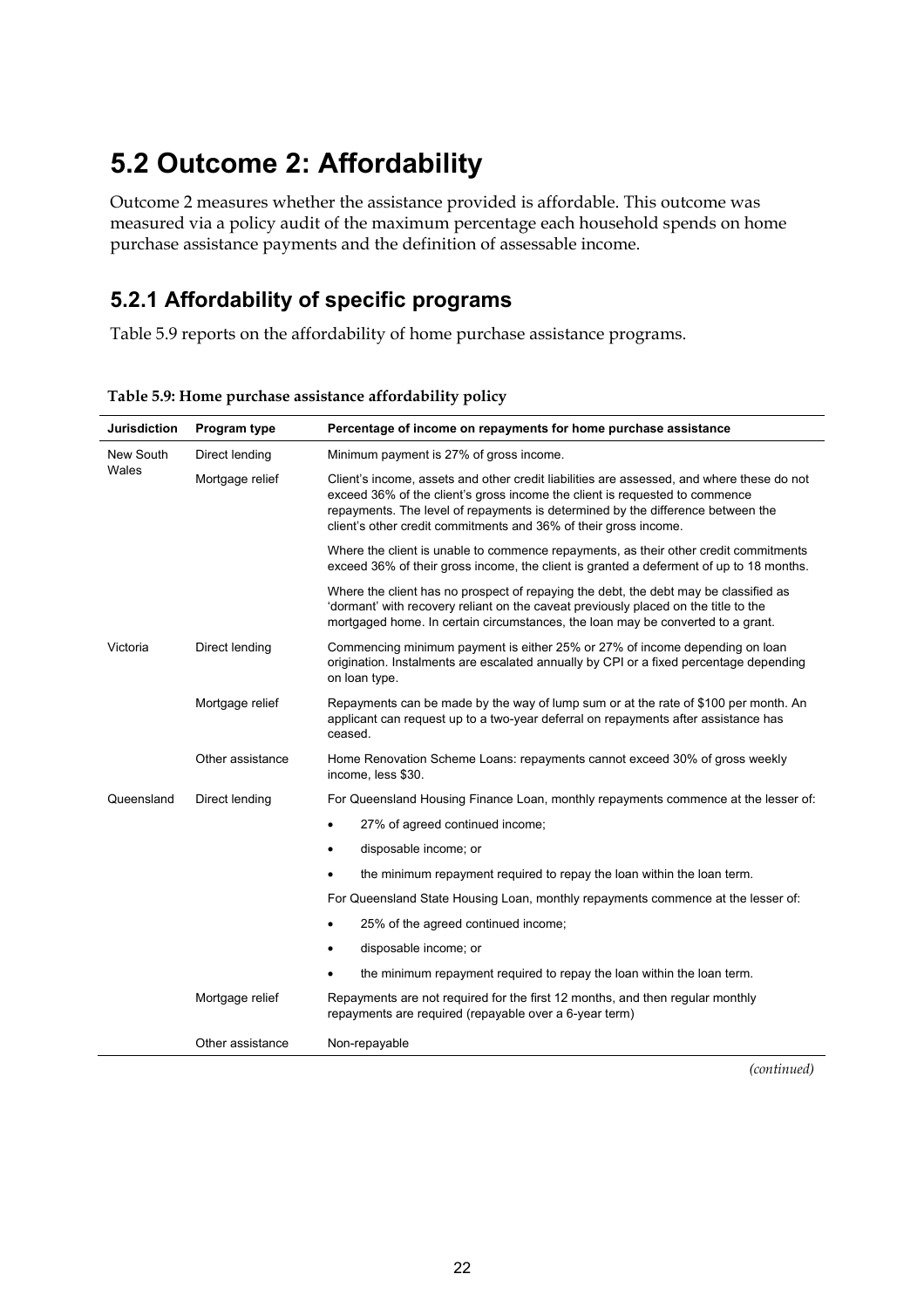| <b>Jurisdiction</b>  | <b>Program type</b>         | Percentage of income on repayments for home purchase assistance                                                                                                                                                                                                 |
|----------------------|-----------------------------|-----------------------------------------------------------------------------------------------------------------------------------------------------------------------------------------------------------------------------------------------------------------|
| Western<br>Australia | Direct lending              | Access Home Loan Scheme: Repayments do not exceed 25% of monthly income<br>(includes rates allowance).                                                                                                                                                          |
|                      |                             | Aboriginal Home Ownership Scheme: Repayments do not exceed 23% of monthly<br>income.                                                                                                                                                                            |
|                      |                             | Keystart Loan Scheme: Repayments do not exceed 31% of monthly income.                                                                                                                                                                                           |
|                      | Deposit assistance          | Non-repayable                                                                                                                                                                                                                                                   |
|                      | Interest rate<br>assistance | Non-repayable                                                                                                                                                                                                                                                   |
|                      | Mortgage relief             | Non-repayable                                                                                                                                                                                                                                                   |
| South<br>Australia   | Direct lending              | Repayments are calculated as 25% of assessable income for applicants who take out<br>the maximum loan and 15–25% for applicants who take out less than the maximum loan.<br>The maximum commitment to all debts is 33% of income, including the HomeStart loan. |
|                      | Deposit assistance          | Non-repayable                                                                                                                                                                                                                                                   |
|                      | Interest rate<br>assistance | Non-repayable                                                                                                                                                                                                                                                   |
| Tasmania             | Direct lending              | Repayments are initially set at 25% of gross income and are increased annually in line<br>with inflation.                                                                                                                                                       |
|                      | Deposit assistance          | Repayable only if the property is sold within 3 years.                                                                                                                                                                                                          |
| Northern             | Direct lending              | Repayments between 25-30% of gross income.                                                                                                                                                                                                                      |
| Territory            | Deposit assistance          | Non-repayable                                                                                                                                                                                                                                                   |
|                      | Other assistance            | Non-repayable                                                                                                                                                                                                                                                   |

#### **Table 5.9 (continued): Home purchase assistance affordability policy**

# **5.2.2 Definition of assessable income**

Table 5.10 reports the income which jurisdictions consider when they determine assessable income for the purpose of home purchase assistance programs. The Australian Capital Territory does not appear in Table 5.10 as it did not provide home purchase assistance to new clients in 2002–03.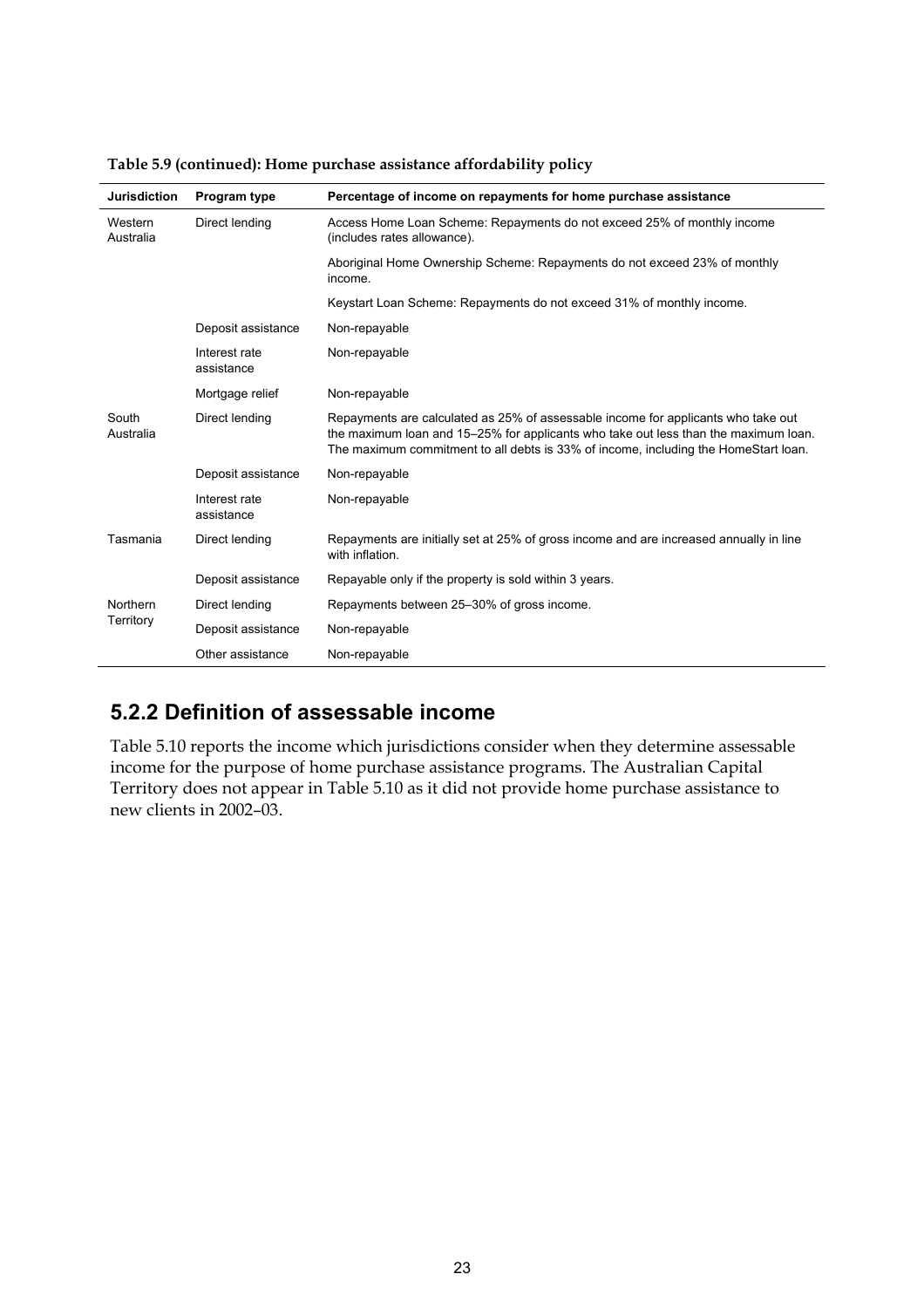| Income source                             | <b>NSW</b> | Vic.         | Qld          | <b>WA</b>    | <b>SA</b>    | Tas | NT |
|-------------------------------------------|------------|--------------|--------------|--------------|--------------|-----|----|
| Centrelink payments <sup>(a)</sup>        | ✓          | ✓            | $\checkmark$ | ✓            | ✓            | ✓   |    |
| Gross wages <sup>(b)</sup>                | ✓          | ✓            | ✓            | ✓            | $\checkmark$ | ✓   |    |
| Veteran's Affairs pensions                | ✓          |              | ✓            | ✓            |              |     |    |
| Net profits for self-employed             | ✓          | ✓            | ✓            | $\checkmark$ | ✓            |     |    |
| Workcover and other compensation payments | ✓          | ✓            | $\checkmark$ | $\checkmark$ | ✓            |     |    |
| Child maintenance payments                | ✓          | $\checkmark$ | $\checkmark$ | $\checkmark$ | $\checkmark$ |     |    |
| Housing allowance <sup>(c)</sup>          | ✓          |              |              |              |              |     |    |
| $Rent^{(d)}$                              |            |              |              |              |              |     |    |

#### **Table 5.10: Jurisdiction's definition of assessable income**

Note:  $\checkmark$  indicates that the income source is included in the definition of assessable income for the jurisdiction; a blank space indicates that this requirement is not part of the eligibility criteria for the jurisdiction.

(a) Inclusion of payment types vary between jurisdictions. NSW—All except the Family Tax Payment (assessed as Part A 75% and Part B 45%); Qld—All non-specific purpose payments and part-payments of pensions and benefits may be included in the agreed continued income. A pension or benefit provided for medical treatment, medication or basic family payment would not be included; ACT—Includes Centrelink benefits except basic and additional family payments, pharmaceutical, child disability and home care allowances, foster care payments and rent assistance; NT–- Includes Age Pension, 25% of gross Base Rate of Family Tax Benefit Part A & Parenting Payment, Carer Payment, Disability Pension, District Allowance, Newstart Allowance (as a supplement to other income).

(b) Including overtime, shift allowances and bonuses; before tax instalments, superannuation and union fees are deducted; Qld—Penalty rates, overtime, part-time work, second jobs and casual work must be identified as being sustainable over a 2-year period; Tas—Overtime only included if it has been regular for the past 6 months, only 50% of overtime and penalties are included; NT—Also includes Defence Forces Income and First Aid Allowance.

(c) NT—Also includes Police Housing Allowance.

(d) NT—60% of gross income from rent is assessable.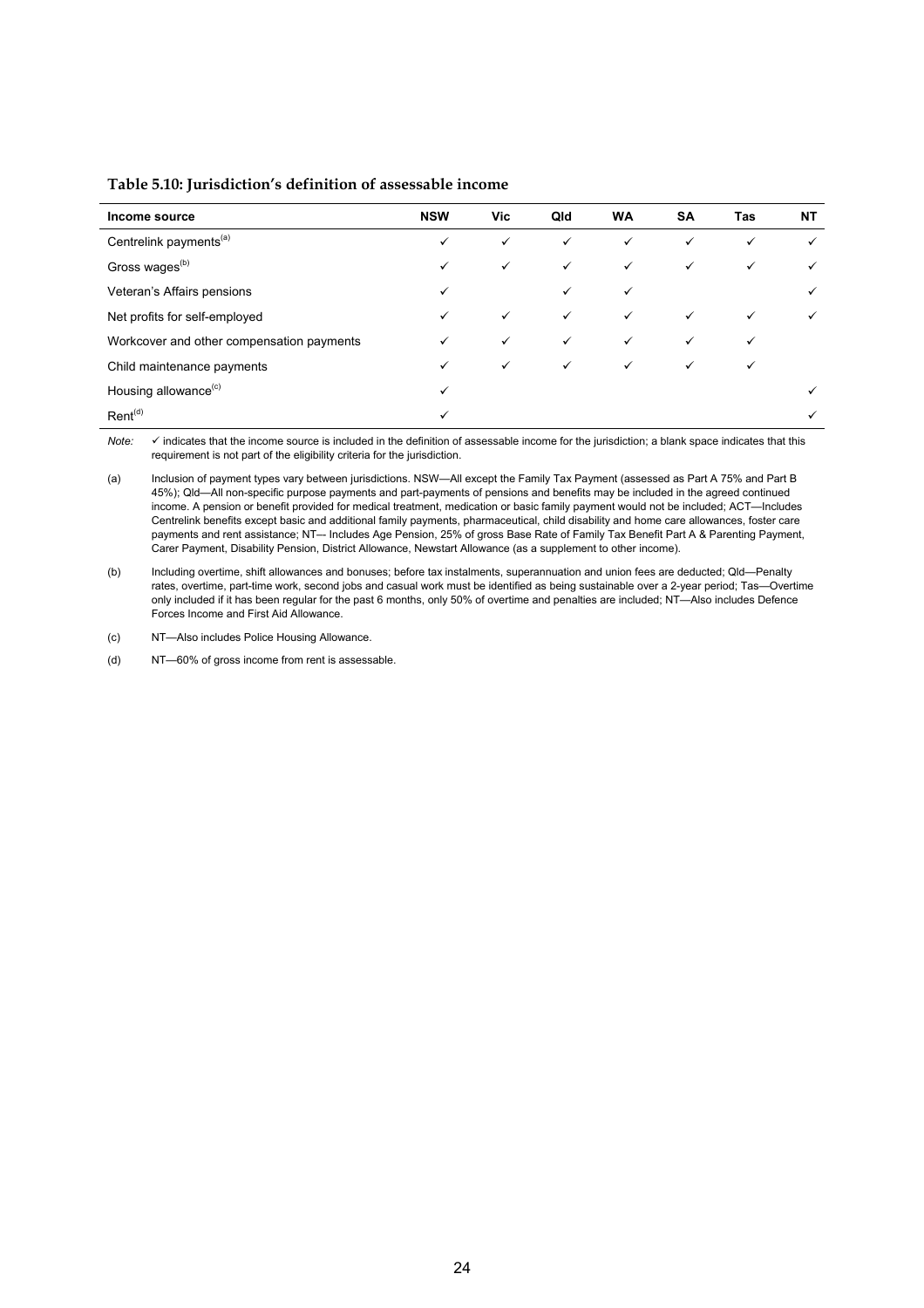# **5.3 Outcome 3: Efficient use of assets**

## **5.3.1 Measure 1: Number and value of arrears**

This indicator measures efficient account management by allocation groups.

|        | the percentage of the value of arrears greater than 60 but less than 90 days                                                |
|--------|-----------------------------------------------------------------------------------------------------------------------------|
|        | to loan portfolio balance and is calculated as (HAR1x100)<br>$1a =$                                                         |
|        | HAR7                                                                                                                        |
|        |                                                                                                                             |
|        | the percentage of the number of arrears greater than 60 but less than 90 days to loan outstanding                           |
| $1b =$ | and is calculated as (HAR2x100)<br><u> 1989 - Johann Barbara, martin a</u>                                                  |
|        | HAR8                                                                                                                        |
|        |                                                                                                                             |
|        | the percentage of the value of arrears greater or equal to 90 days to loan portfolio balance                                |
|        | and is calculated as (HAR3x100)<br>$1c = \begin{array}{c} \hline \end{array}$                                               |
|        | HAR7                                                                                                                        |
|        |                                                                                                                             |
|        | the percentage of the number of arrears greater or equal to 90 days to loan outstanding                                     |
|        | and is calculated as (HAR4x100)<br>$1d =$                                                                                   |
|        | HAR8                                                                                                                        |
|        |                                                                                                                             |
|        | 1e = $\frac{\text{the percentage of the value of all arrears to loan portfolio balance and is calculated as (HAR5x100)}{2}$ |
|        | HAR7                                                                                                                        |
|        |                                                                                                                             |
|        | the percentage of the number of all arrears to loan outstanding and is calculated as (HAR6x100)                             |
| $1f =$ | HAR8                                                                                                                        |
|        |                                                                                                                             |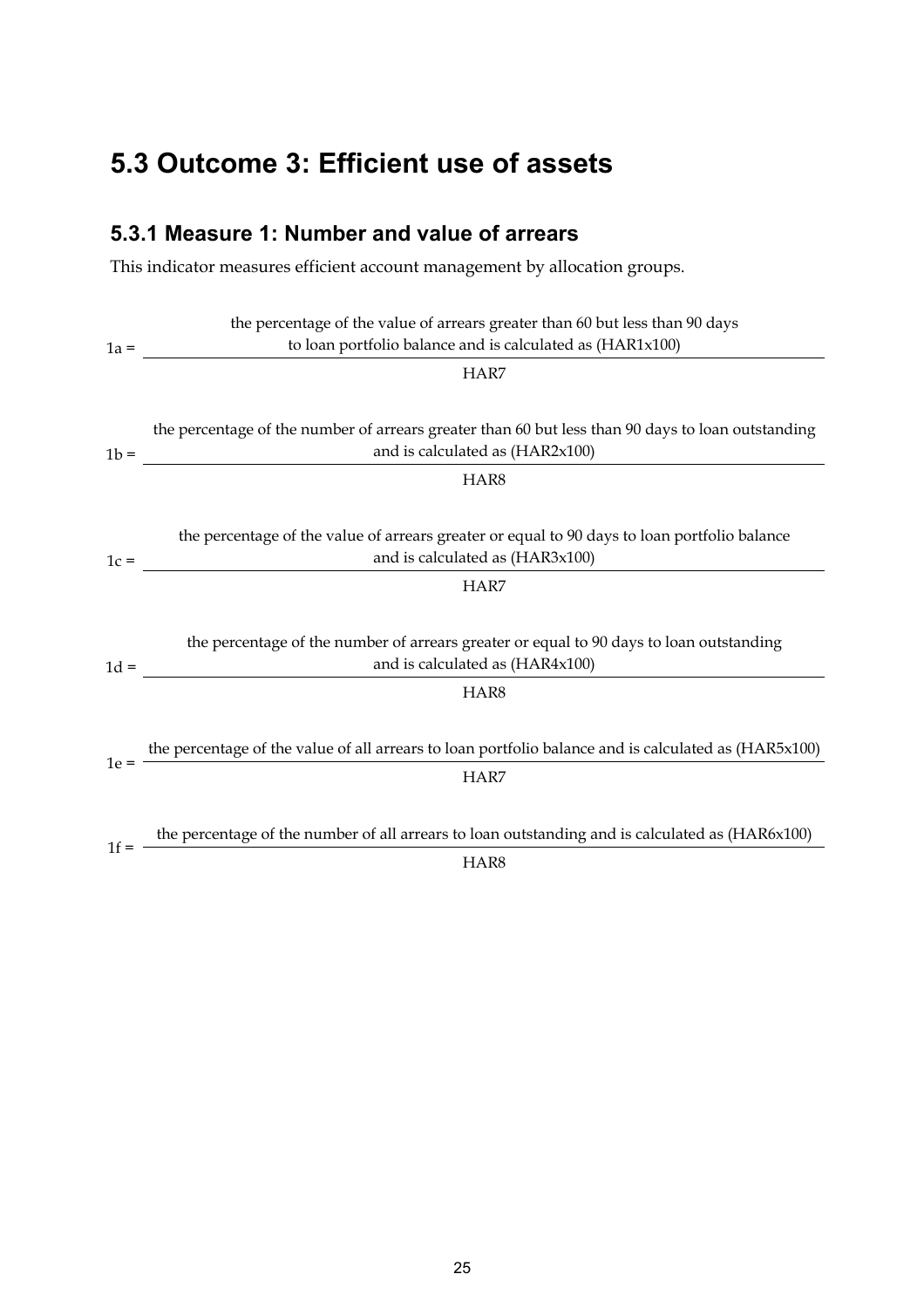|                                        | <b>Efficient use of assets</b>                                                                                     | <b>NSW</b> | Vic       | Qld       | <b>WA</b>   | <b>SA</b> | <b>Tas</b> | <b>ACT</b> | <b>NT</b> | <b>Total</b> |
|----------------------------------------|--------------------------------------------------------------------------------------------------------------------|------------|-----------|-----------|-------------|-----------|------------|------------|-----------|--------------|
| Measure 1: Number and value of arrears |                                                                                                                    |            |           |           |             |           |            |            |           |              |
| HAR1                                   | Value of loan portfolio balance in arrears greater than 60 days and less<br>than 90 days at 30 June 2002 (\$'000)  | 4,489.0    | 1,576.0   | 831.0     | 7,525.0     | 5,226.0   | 579.0      | 15.0       | 333.0     | 20,574.0     |
| HAR <sub>2</sub>                       | Number of all arrears greater than 60 days and less than 90 days at<br>30 June 2003                                | 61         | 49        | 31        | 97          | 98        | 34         | 28         | 3         | 401          |
| HAR3                                   | Value of loan portfolio balance in arrears greater than or equal to<br>90 days at 30 June 2003 (\$'000)            | 3,819.0    | 5,320.0   | 783.0     | 11,624.0    | 2,362.0   | 233.0      | 274.0      | 987.0     | 25,402.0     |
| HAR4                                   | Number of all arrears greater than or equal to 90 days at 30 June 2003                                             | 48         | 159       | 153       | 145         | 43        | 54         | 89         | 22        | 713          |
| HAR5                                   | Value of loan portfolio balance in arrears greater than 60 days at<br>30 June 2003 (\$'000)                        | 8,308.0    | 6.896.0   | 1,614.0   | 19.149.0    | 7,588.0   | 812.0      | 289.0      | 1,320.0   | 45,976.0     |
| HAR <sub>6</sub>                       | Number of all arrears greater than 60 days at 30 June 2003                                                         | 109        | 208       | 184       | 242         | 141       | 88         | 117        | 25        | 1,114        |
| HAR7                                   | Total loan portfolio balance at 30 June 2003 (\$'000)                                                              | 96,200.0   | 198,758.0 | 126,740.0 | 1,514,306.0 | 683,988.0 | 47,477.0   | 48,969.0   | 174,191.0 | 2,890,629.0  |
| HAR <sub>8</sub>                       | Total number of loans outstanding at 30 June 2003                                                                  | 1,540      | 7,635     | 5,200     | 19,665      | 13,708    | 1,528      | 907        | 2,418     | 52,601       |
|                                        | Measure 1: Number and value of arrears                                                                             |            |           |           |             |           |            |            |           |              |
|                                        | At 30 June current financial year                                                                                  |            |           |           |             |           |            |            |           |              |
| 1a                                     | The percentage of the value of arrears greater than 60 days and less<br>than 90 days to loan portfolio balance (%) | 4.7        | 0.8       | 0.7       | 0.5         | 0.8       | 1.2        | 0.0        | 0.2       | 0.7          |
| 1b                                     | The percentage of the number of arrears greater than 60 but less than<br>90 days to loans outstanding (%)          | 4.0        | 0.6       | 0.6       | 0.5         | 0.7       | 2.2        | 3.1        | 0.1       | 0.8          |
| 1 <sub>c</sub>                         | The percentage of the value of arrears greater or equal to 90 days to<br>loan portfolio balance (%)                | 4.0        | 2.7       | 0.6       | 0.8         | 0.3       | 0.5        | 0.6        | 0.6       | 0.9          |
| 1d                                     | The percentage of the number of arrears greater or equal to 90 days to<br>loans outstanding (%)                    | 3.1        | 2.1       | 2.9       | 0.7         | 0.3       | 3.5        | 9.8        | 0.9       | 1.4          |
| 1e                                     | The percentage of the value of all arrears to loan portfolio balance (%)                                           | 8.6        | 3.5       | 1.3       | 1.3         | 1.1       | 1.7        | 0.6        | 0.8       | 1.6          |
| 1f                                     | The percentage of the number of all arrears to loans outstanding (%)                                               | 7.1        | 2.7       | 3.5       | 1.2         | 1.0       | 5.8        | 12.9       | 1.0       | 2.1          |

### **Table 5.11: Home purchase assistance efficient use of assets: Measure 1: Number and value of arrears, 2002–03**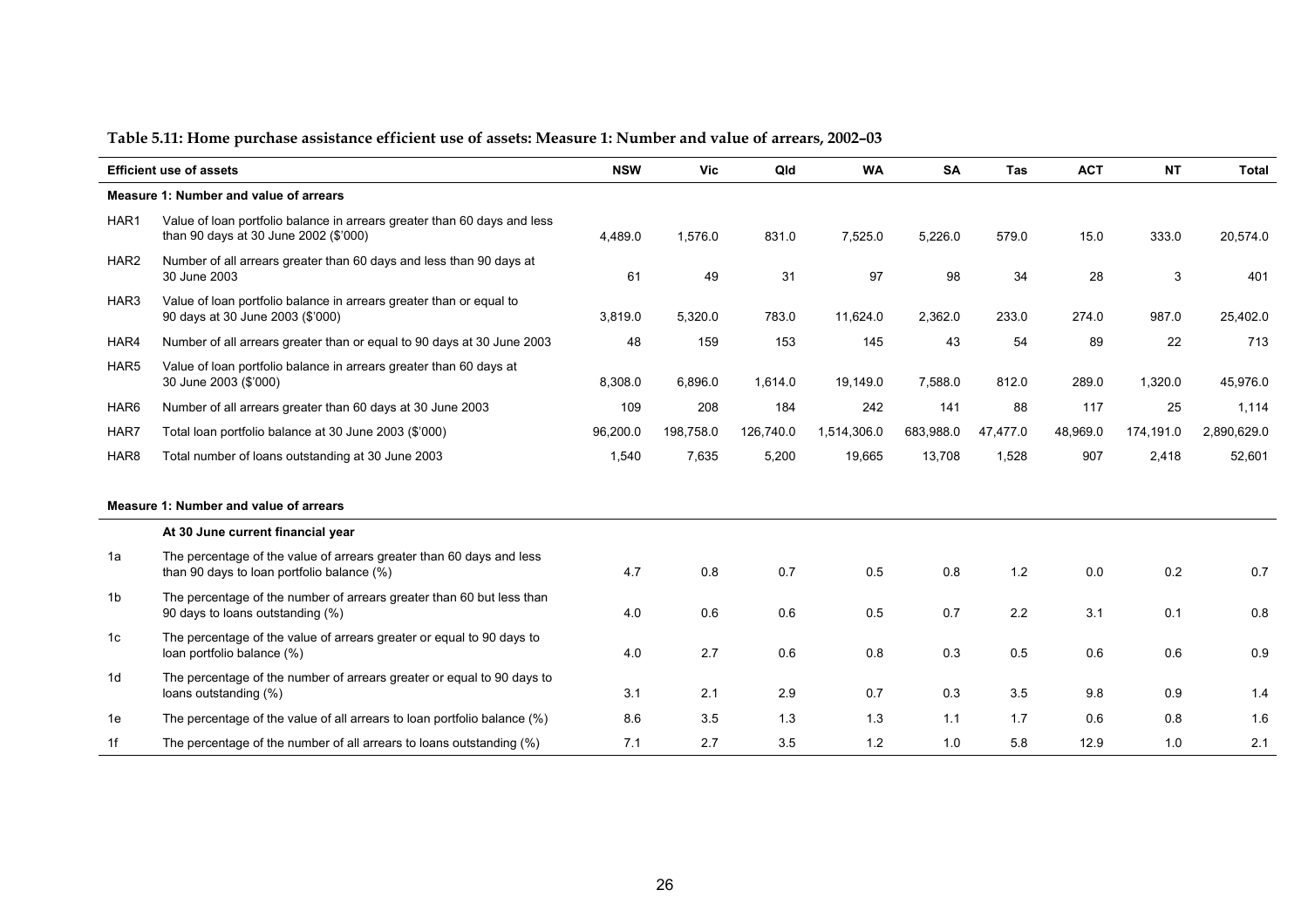*Notes* 

| <b>NSW</b> | HAR1-<br>HAR <sub>8</sub> | HomeFund loans only. (Arrears data in the required format is not available for HPAA and Mortgage Assistance Scheme loans.)                                                                                                                                                                                                                                                                      |
|------------|---------------------------|-------------------------------------------------------------------------------------------------------------------------------------------------------------------------------------------------------------------------------------------------------------------------------------------------------------------------------------------------------------------------------------------------|
|            | HAR7&<br>HAR <sub>8</sub> | Figures reported for 2001-02 were incorrect as they included all loans whereas the arrears statistics (HAR1 to HAR6) related only to HomeFund loans. The correct figures for 2001-02 are \$126.7 million and 1,932 loans<br>respectively.                                                                                                                                                       |
| Vic        | HAR7                      | Figures exclude specific provision for return on equity and provisions for deferred interest.                                                                                                                                                                                                                                                                                                   |
| Qld        | HAR1                      | The value of the loan portfolio in arrears greater than 60 days and less than 90 days as at 30 June 2003 incudes Housing Loans \$823,331; Mortgage Relief \$7,642.                                                                                                                                                                                                                              |
|            | HAR <sub>2</sub>          | The number of all arrears greater than 60 days and less than 90 days as at 30 June 2003 includes Housing Loans 27; Mortgage Relief 4.                                                                                                                                                                                                                                                           |
|            | HAR3                      | Value of loan portfolio balance in arrears greater than or equal to 90 days at 30 June 2003 includes Housing Loans \$490,525; Mortgage Relief \$292,068.                                                                                                                                                                                                                                        |
|            | HAR4                      | Number of all arrears greater than all equal to 90 days as at 30 June 2003 includes Housing Loans 26; Mortgage Relief 127.                                                                                                                                                                                                                                                                      |
| SA         | General                   | Arrears calculations are based on the number of monthly instalments missed, rather than time periods. Therefore an account with arrears code 2 represents 2 missed monthly instalments. Consequently the implication is<br>that this customer is over 60 days in arrears. Arrears figures are based on HomeStart's portfolio (see HAR7).                                                        |
|            | HAR7                      | Includes the following HomeStart portfolio products: Construction, Split Variable, Established, Refinance, Rosewood, Seniors, Fixed Rate, City Loan, Low Deposit, Carers Home Maintenance, Investor, Graduate,<br>Investor Select. Excludes Aged Care, P&I Community Loan, Staff PC Loans, Rental Purchase and Mortgage Relief, Home Ownership Made Easy (HOME) Loans, SACHA (Fixed Rate) Loan. |

ACT HAR1 The decrease in outstanding debts from 2001–02 is due to an increase in the level of debt collection activity.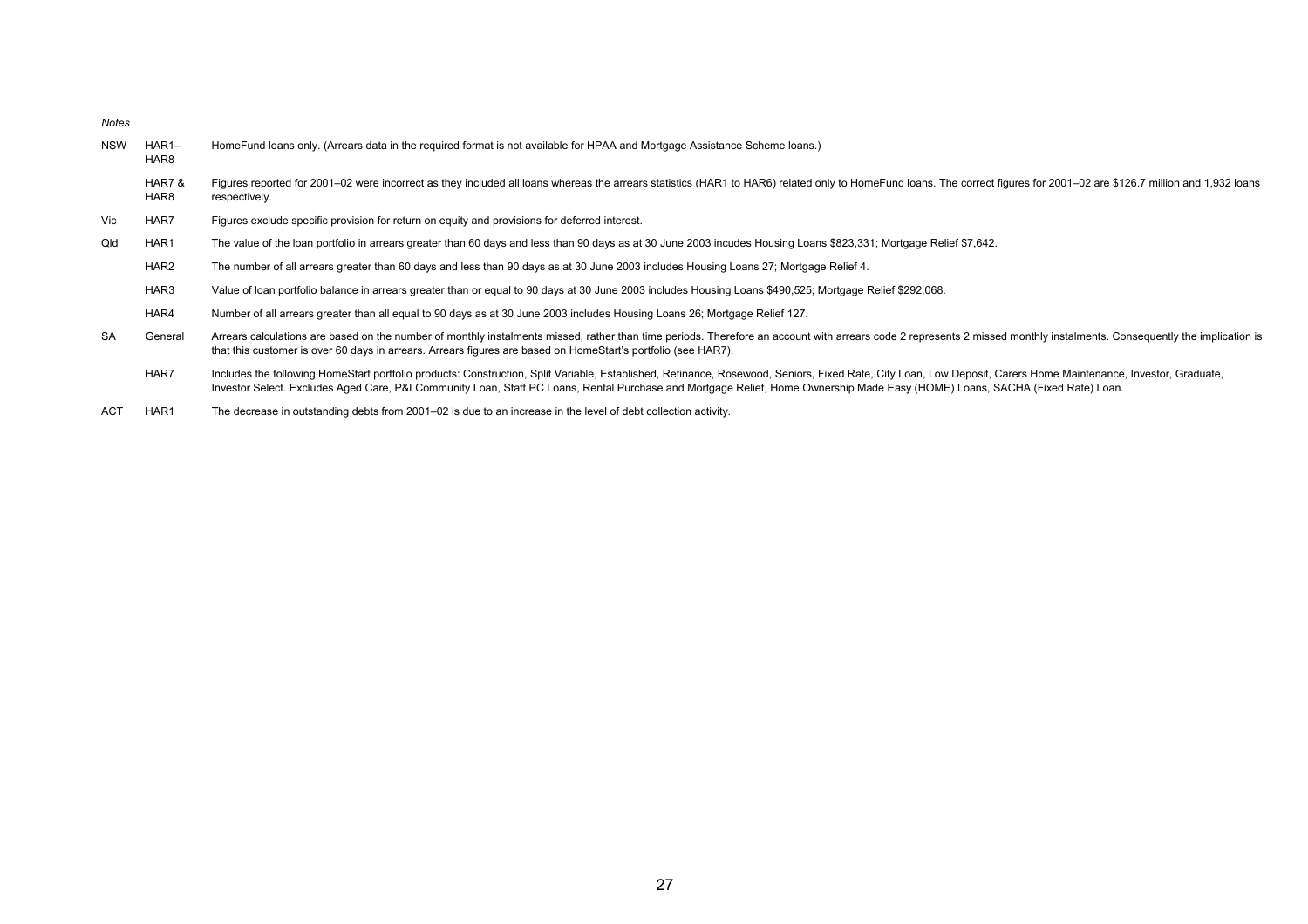#### **5.3.2 Measure 2: Number and value of bad debts and other losses written off**

**Table 5.12: Home purchase assistance efficient use of assets: Measure 2: Number and value of bad debts and other losses written off, 2002–03** 

| <b>Efficient use of assets</b>                                                              |                      |                                                                                                                                                                         | <b>NSW</b> | Vic   | Qld   | <b>WA</b> | <b>SA</b> | Tas   | <b>ACT</b> | NT  | Total   |
|---------------------------------------------------------------------------------------------|----------------------|-------------------------------------------------------------------------------------------------------------------------------------------------------------------------|------------|-------|-------|-----------|-----------|-------|------------|-----|---------|
|                                                                                             |                      | Measure 2: Number of bad debts and writeoffs for year ending 30 June 2003                                                                                               |            |       |       |           |           |       |            |     |         |
| HDW(n)                                                                                      |                      | Number of unrecoverable debts written off for year ending 30 June 2003<br>(number)                                                                                      | 16         | 9     | 46    | 101       | 37        | 24    | 0          | 0   | 233     |
| HDW(v)                                                                                      | (\$'000)             | Value of unrecoverable debts written off for year ending 30 June 2003                                                                                                   | 253.0      | 147.0 | 239.0 | 1,932.0   | 124.0     | 193.0 | 0.0        | 0.0 | 2,888.0 |
| Notes                                                                                       |                      |                                                                                                                                                                         |            |       |       |           |           |       |            |     |         |
| <b>NSW</b>                                                                                  | HDW(n)               | Mortgage portfolio: 9; Mortgage Assistance Scheme: 7.                                                                                                                   |            |       |       |           |           |       |            |     |         |
| HDW(v)<br>Mortgage portfolio: \$0.234 million; Mortgage Assistance Scheme: \$0.019 million. |                      |                                                                                                                                                                         |            |       |       |           |           |       |            |     |         |
| Vic                                                                                         | $HDW(n)$ &<br>HDW(v) | Figures include six write offs in direct lending totalling \$141,862, two write offs in mortgage relief totalling \$4,974 and one write off in agency lending at \$135. |            |       |       |           |           |       |            |     |         |
| Qld                                                                                         | HDW(n)               | The number of bad debts and write offs for the year ending 30 June 2003 includes housing loans 29; mortgage relief 17.                                                  |            |       |       |           |           |       |            |     |         |
|                                                                                             | HDW(v)               | The value of bad debts and write offs for the year ending 30 June 2003 includes housing loans \$210,482; mortgage relief \$28,833.                                      |            |       |       |           |           |       |            |     |         |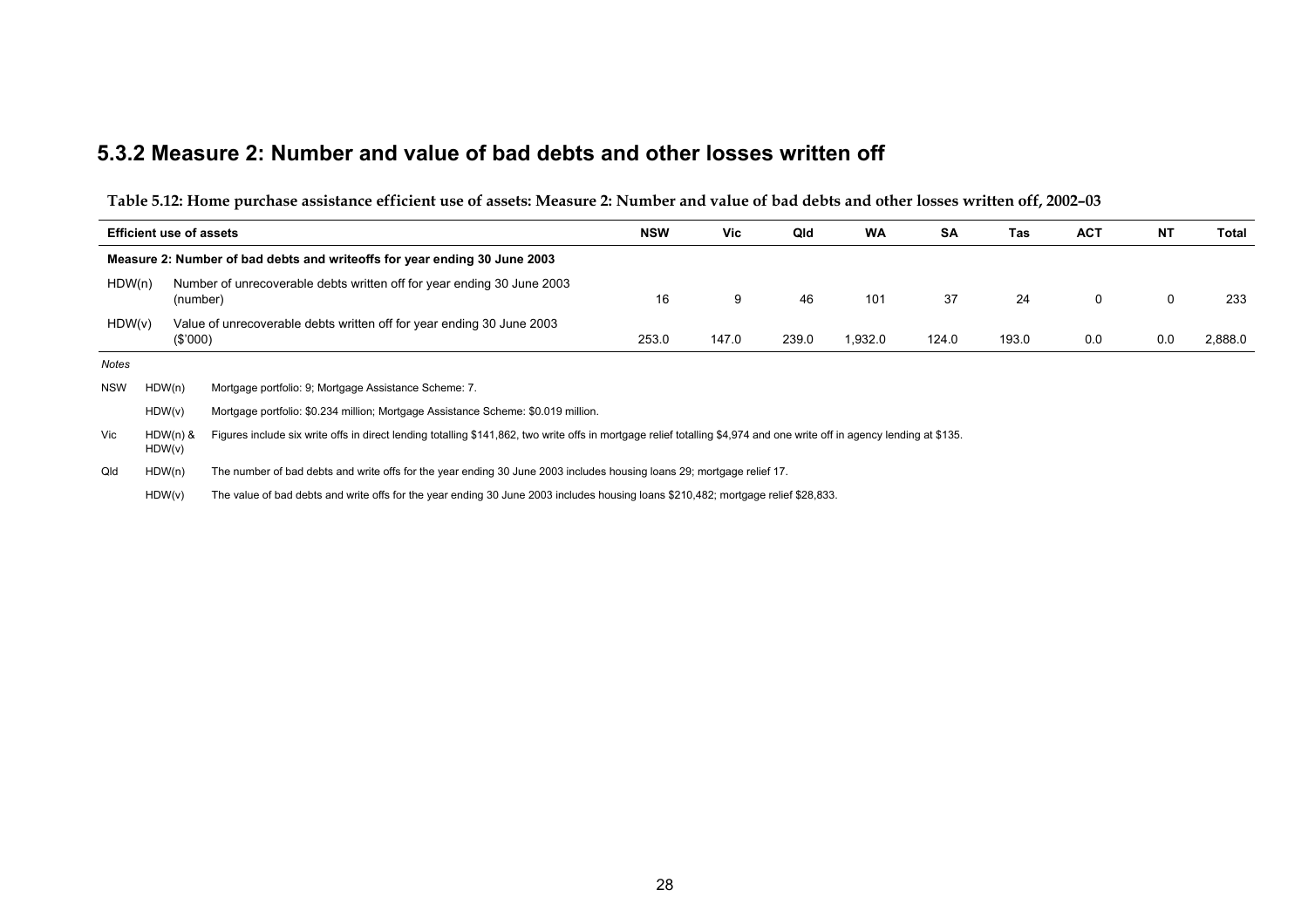#### **5.3.3 Measure 3: Level of provision for doubtful debts**

This indicator measures adequate provisions for high risk and non-performing loans;

3a = general provision for doubtful debts as a percentage of portfolio value and is calculated as (HD1x100)

 HD3 HD<sub>3</sub>

3b = specific provision for doubtful debts as a percentage of portfolio value and is calculated as (HD2x100)

 HD3  $HD3$ 

#### **Table 5.13: Home purchase assistance program: Measure 3: Level of provision for doubtful debts, 2002–03**

| <b>Efficient use of assets</b>                   |                                                                                     |           | Vic       | Qld       | <b>WA</b>   | <b>SA</b> | <b>Tas</b> | <b>ACT</b> | <b>NT</b> | Total <sup>(a)</sup> |
|--------------------------------------------------|-------------------------------------------------------------------------------------|-----------|-----------|-----------|-------------|-----------|------------|------------|-----------|----------------------|
| Measure 3: Level of provision for doubtful debts |                                                                                     |           |           |           |             |           |            |            |           |                      |
| H <sub>D</sub> 1                                 | General provision for doubtful debts for year ending 30 June 2003<br>(S'000)        | 3,166.0   | 1.381.0   | 1,572.0   | 9.004.0     | 13.762.0  | 296.0      | 7.705.0    | 35.0      | 36.921.0             |
| HD <sub>2</sub>                                  | Specific provision for doubtful debts for year ending 30 June 2003<br>(S'000)       | 559.0     | 1.222.0   | 351.0     | 4.195.0     | 1.093.0   | 114.0      | n.a.       | 0.0       | 7,534.0              |
| HD <sub>3</sub>                                  | Total loan portfolio value at 30 June 2003 (\$'000)                                 | 105.169.0 | 198.758.0 | 126,740.0 | 1,348,651.0 | 684,735.0 | 47,477.0   | 48,969.0   | 174,191.0 | 2.734.690.0          |
| За                                               | General provision for doubtful debts as a percentage of portfolio value<br>(% )     | 3.0       | 0.7       | 1.2       | 0.7         | 2.0       | 0.6        | 15.7       | 0.0       | 1.4                  |
| 3b                                               | Specific provision for doubtful debts as a percentage of portfolio value<br>$(\% )$ | 0.5       | 0.6       | 0.3       | 0.3         | 0.2       | 0.2        | 0.0        | 0.0       | 0.3                  |

(a) May not represent national total due to data not being available from all jurisdictions*.*

*Notes* 

NSW HD1 Mortgage Portfolio: \$2.890 million; Mortgage Assistance Scheme: \$0.276 million.

HD2 Mortgage Portfolio: \$0.510 million; Mortgage Assistance Scheme: \$0.049 million.

HD3 HomeFund loans: \$96.2 million; home purchase assistance account loans: \$5.7 million; Mortgage Assistance Scheme loans: \$3.269 million.